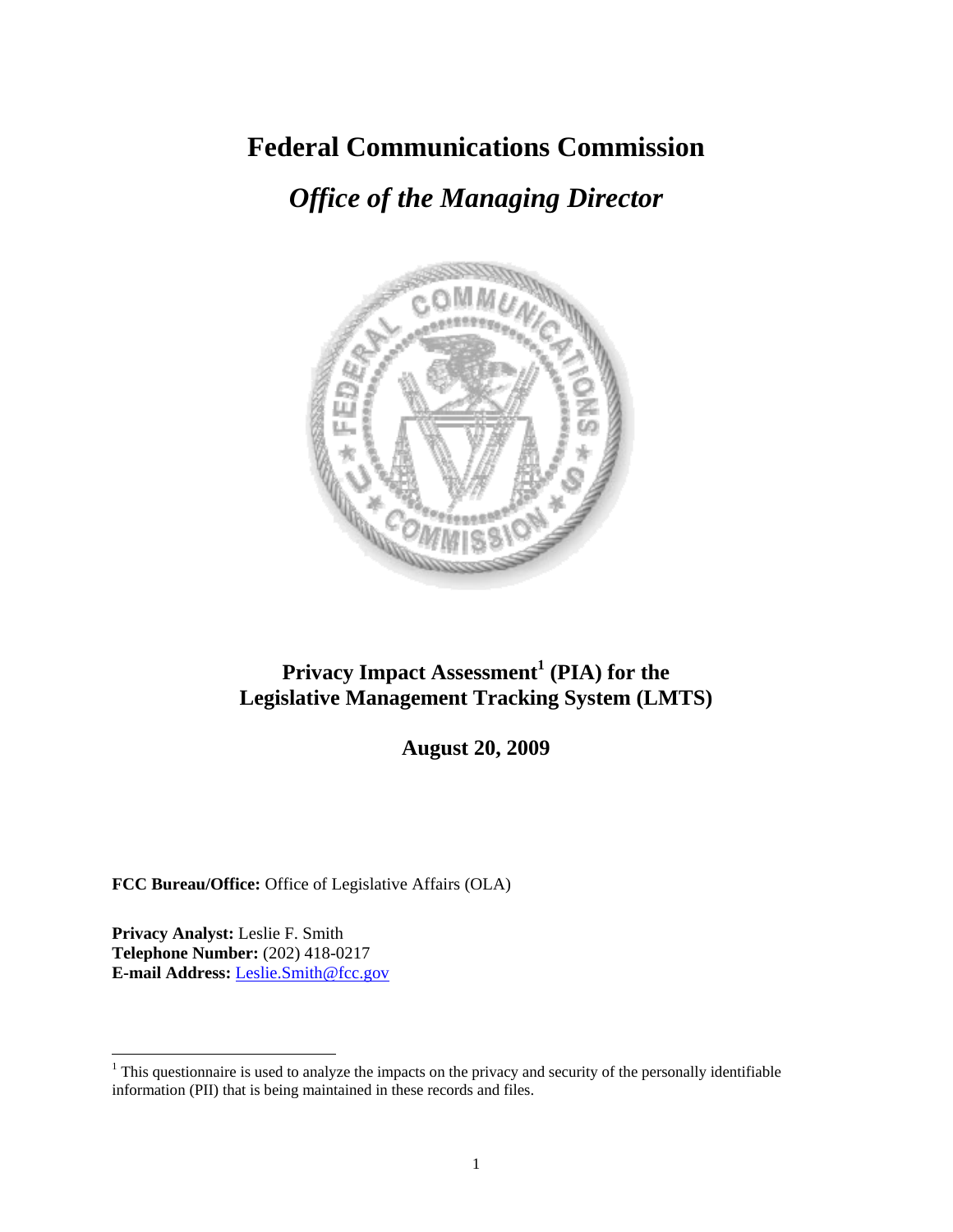The *Privacy Act of 1974*, as amended, 5 U.S.C. 552a, requires Federal agencies to take special measures to protect personal information about individuals when the agencies collect, maintain, and use such personal information.

Having established through the **Privacy Threshold Analysis (PTA)** that this information system contains information about individuals, *e.g.*, personally identifiable information (PII), it is important that when the FCC makes changes to such an information system, the FCC then analyzes:

- (a) What changes are being made to the information that the system presently collects and maintains; and/or
- (b) What new information will be collected and maintained to determine the continuing impact(s) on the privacy of the individuals.

The Privacy Impact Assessment template's purpose is to help the bureau/office to evaluate the changes in the information in the system and to make the appropriate determination(s) about how to treat this information, as required by the Privacy Act's regulations.

#### **Section 1.0 Information System's Contents:**

1.1 Status of the Information System:

New information system—Implementation date:

 $\boxtimes$  Revised or upgraded information system—Revision or upgrade date: May 2007

If this system is being revised—what will be done with the newly derived information:

 $\boxtimes$  Placed in existing information system—Implementation Date: January 2009

Placed in new auxiliary/ancillary information system—Date:

 $\Box$  Other use(s)—Implementation Date:

Please explain your response:

In the process of upgrading the Legislative Management Tracking System (LMTS) to take advantage of new technologies, FCC determined that the LMTS information system that the Office of Legislative Affairs (OLA) uses to track the correspondence it receives from parties outside the FCC contains personally identifiable information (PII). OLA is also creating a system of records, FCC/OLA-1, "Legislative Management Tracking System (LMTS)," to cover the PII that this information system will collect, maintain, analyze, use, and store. The FCC will publish the system of records notice (SORN) in the *Federal Register*.

1.2 Has a Privacy Threshold Analysis (PTA) been done?

 $\times$  Yes Date: December 2008  $\Box$  No

If a Privacy Threshold Analysis has not been done, please explain why not:

If the Privacy Threshold Analysis (PTA) has been completed, please skip to Question 1.15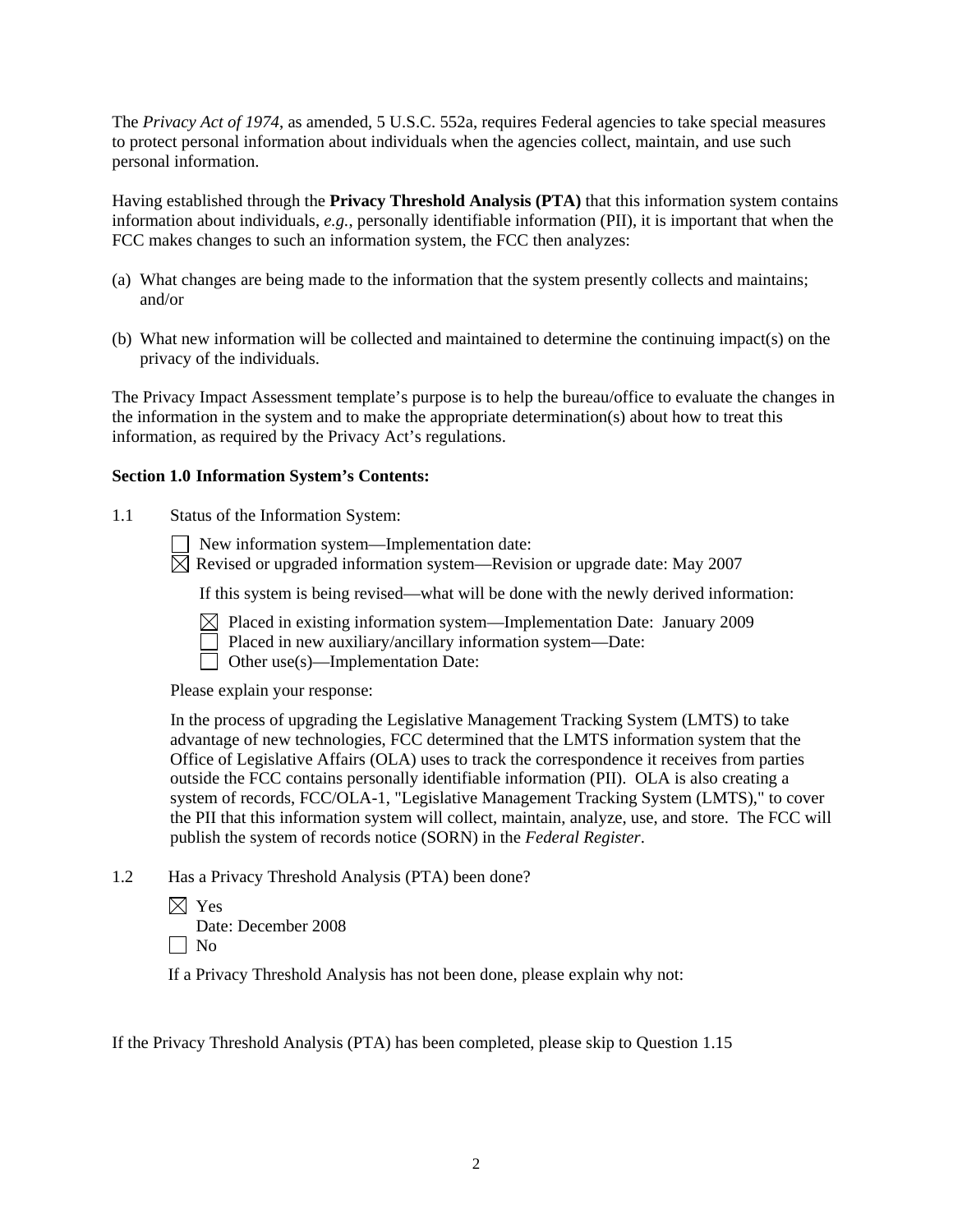1.3 Has this information system, which contains information about individuals, *e.g.*, personally identifiable information (PII), existed under another name, *e.g.*, has the name been changed or modified?

| − |
|---|
|   |

If yes, please explain your response:

1.4 Has this information system undergone a "substantive change" in the system's format or operating system?

If yes, please explain your response:

If there have been no such changes, please skip to Question 1.6.

1.5 Has the medium in which the information system stores the records or data in the system changed from paper files to electronic medium (computer database); or from one electronic information system to another, *i.e.*, from one database, operating system, or software program, *etc.*?

If yes, please explain your response:

1.6 Has this information system operated as part of another information system or was it linked to another information system:

 Yes  $\Box$  No

If yes, please explain your response:

If the information system is not part of, nor linked to another information system, please skip to Question 1.8

1.7 If so, was it operated by another bureau/office or transferred from another Federal agency to the FCC?

Please explain your response: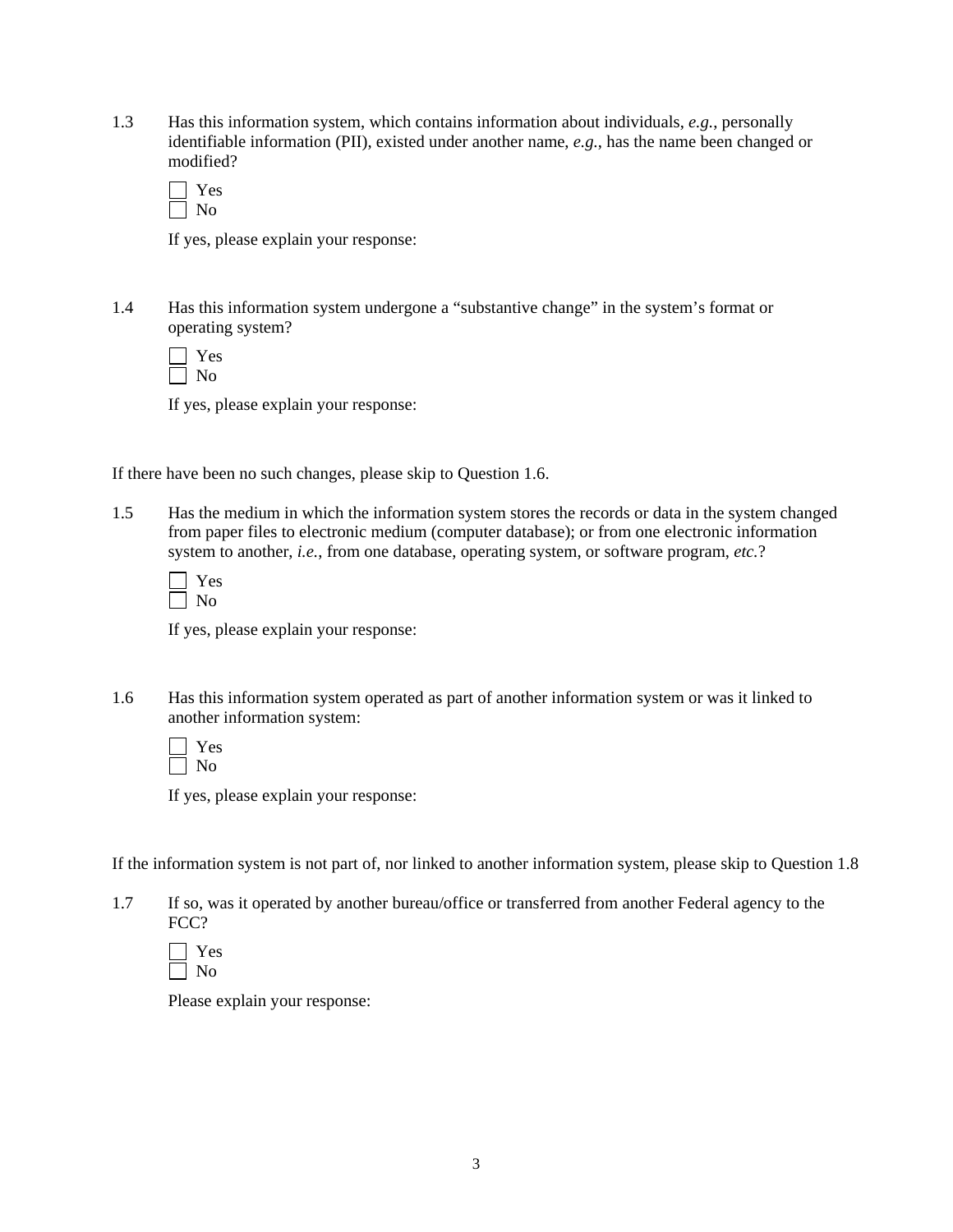1.8 What information is the system collecting, analyzing, managing, storing, transferring, *etc.*:

### **Information about FCC Employees:**

| No FCC employee information                                                      |
|----------------------------------------------------------------------------------|
| FCC employee's name                                                              |
| Other names used, i.e., maiden name, etc.                                        |
|                                                                                  |
| FCC badge number (employee ID)                                                   |
| <b>SSN</b>                                                                       |
| Race/Ethnicity                                                                   |
| Gender                                                                           |
| U.S. Citizenship                                                                 |
| Non-U.S. Citizenship                                                             |
| Biometric data                                                                   |
| Fingerprints                                                                     |
| Voiceprints                                                                      |
| Retina scans/prints                                                              |
| Photographs                                                                      |
| Other physical information, i.e., hair color, eye color, identifying marks, etc. |
| Birth date/age                                                                   |
| Place of birth                                                                   |
| Medical data                                                                     |
| Marital status                                                                   |
| Spousal information                                                              |
| Miscellaneous family information                                                 |
| Home address                                                                     |
| Home address history                                                             |
| Home telephone number(s)                                                         |
| Personal cell phone number(s)                                                    |
| Personal fax number(s)                                                           |
| Personal e-mail address(es)                                                      |
| Emergency contact data:                                                          |
| Credit card number(s)                                                            |
| Driver's license                                                                 |
| Bank account(s)                                                                  |
| FCC personal employment records                                                  |
| Military records                                                                 |
| Financial history                                                                |
| Foreign countries visited                                                        |
| Law enforcement data                                                             |
| Background investigation history                                                 |
| National security data                                                           |
| Communications protected by legal privileges                                     |
| Digital signature                                                                |
| Other information:                                                               |
|                                                                                  |
| Information about FCC Contractors                                                |

#### **Information about FCC Contractors:**

- No FCC contractor information
	- Contractor's name
	- Other name(s) used, *i.e.*, maiden name, *etc*.
	- FCC Contractor badge number (Contractor ID)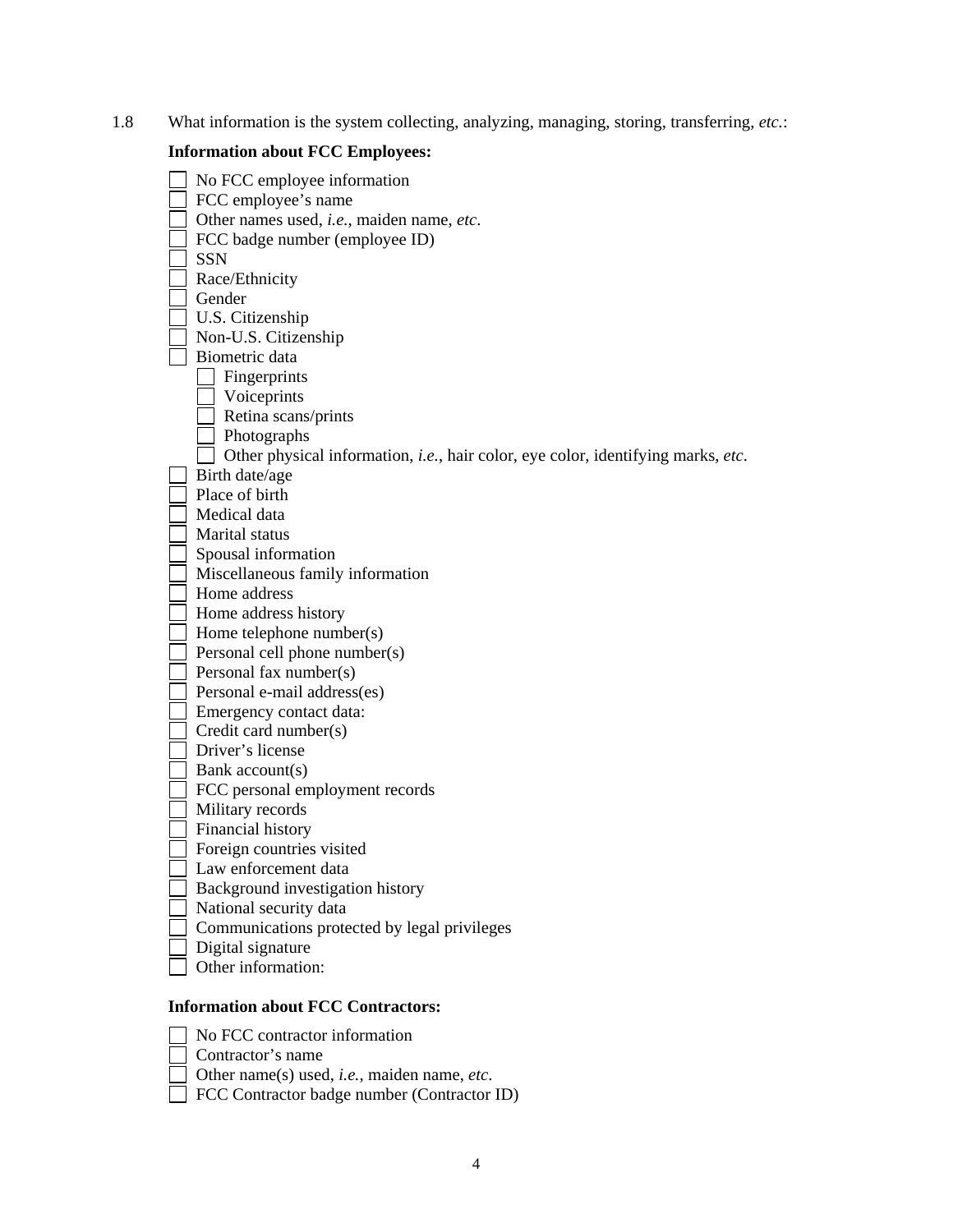| <b>SSN</b>                                                                           |
|--------------------------------------------------------------------------------------|
| U.S. Citizenship                                                                     |
| Non-U.S. Citizenship                                                                 |
| Race/Ethnicity                                                                       |
| Gender                                                                               |
| Biometric data                                                                       |
| Fingerprints                                                                         |
| Voiceprints                                                                          |
| Retina scans/prints                                                                  |
| Photographs                                                                          |
| Other physical information, i.e., hair color, eye color, identifying marks, etc.     |
| Birth date/Age                                                                       |
| Place of birth                                                                       |
| Medical data                                                                         |
| Marital status                                                                       |
| Spousal information                                                                  |
| Miscellaneous family information                                                     |
| Home address                                                                         |
| Home address history                                                                 |
| Home telephone number(s)                                                             |
| Personal cell phone number(s)                                                        |
| Personal fax number(s)                                                               |
| Personal e-mail address(es)                                                          |
| Emergency contact data:                                                              |
| Credit card number(s)                                                                |
| Driver's license number(s)                                                           |
| Bank account(s)                                                                      |
| Non-FCC personal employment records                                                  |
| Military records                                                                     |
| Financial history                                                                    |
| Foreign countries visited                                                            |
| Law enforcement data                                                                 |
| Background investigation history                                                     |
| National security data                                                               |
| Communications protected by legal privileges                                         |
| Digital signature                                                                    |
| Other information:                                                                   |
| <b>Information about FCC Volunteers, Visitors, Customers, and other Individuals:</b> |
| Not applicable                                                                       |
| Individual's name:                                                                   |
| Other name(s) used, <i>i.e.</i> , maiden name, <i>etc</i> .                          |
| FCC badge number (employee ID)                                                       |
| SSN:                                                                                 |
|                                                                                      |

- Race/Ethnicity
- Gender
- Citizenship
- Non-U.S. Citizenship:
	- Biometric data Fingerprints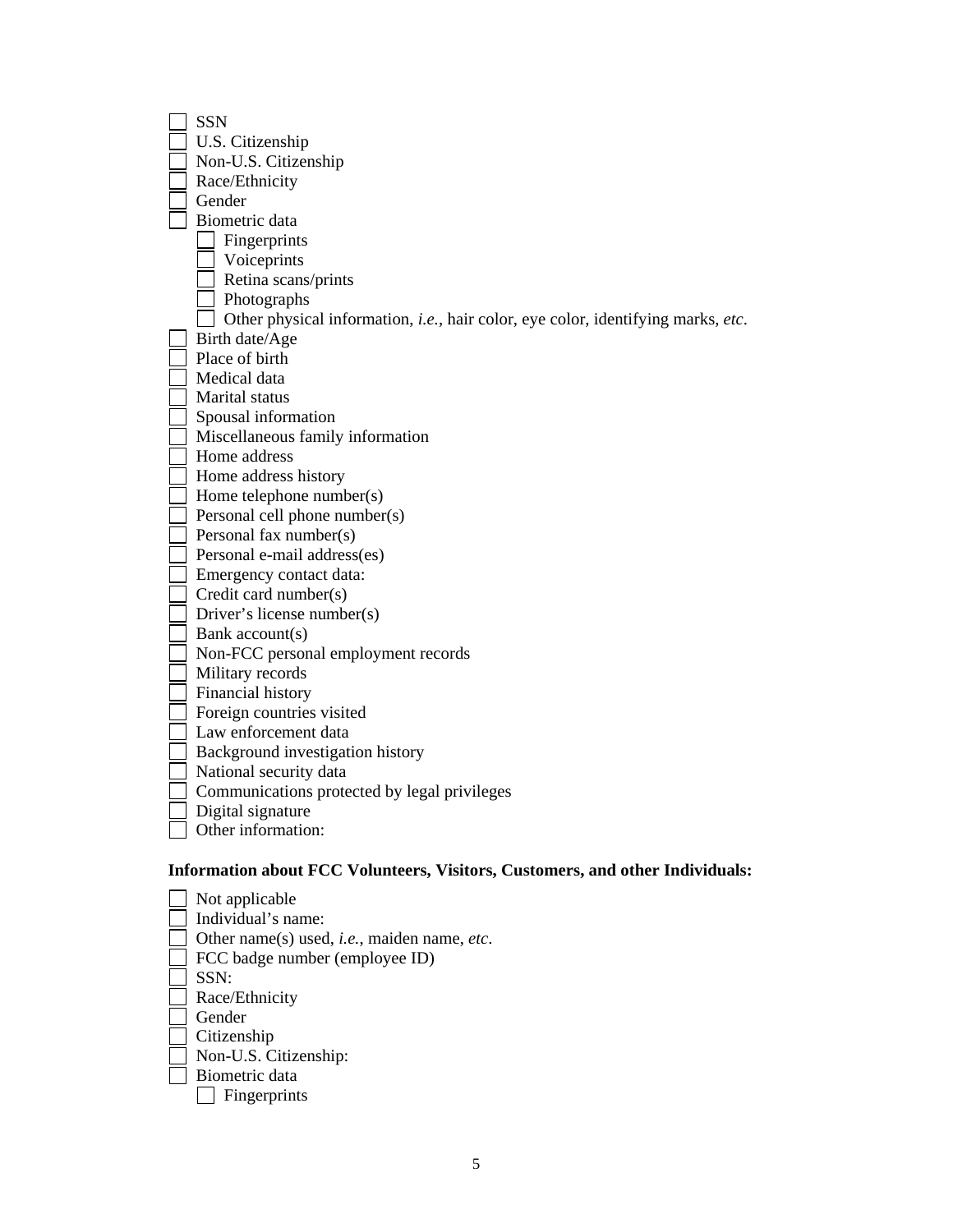| Voiceprints                                                                              |
|------------------------------------------------------------------------------------------|
| Retina scans/prints                                                                      |
| Photographs                                                                              |
| Other physical information, <i>i.e.</i> , hair color, eye color, identifying marks, etc. |
| Birth date/Age:                                                                          |
| Place of birth                                                                           |
| Medical data                                                                             |
| Marital status                                                                           |
| Spousal information                                                                      |
| Miscellaneous family information                                                         |
| Home address                                                                             |
| Home address history:                                                                    |
| Home telephone number(s):                                                                |
| Personal cell phone number(s)                                                            |
| Personal fax number(s)                                                                   |
| Personal e-mail address(es)                                                              |
| Emergency contact data:                                                                  |
| Credit card number(s)                                                                    |
| Driver's license number(s)                                                               |
| Bank account(s)                                                                          |
| Personal e-mail address(es)                                                              |
| Non-FCC personal employment records                                                      |
| Military records                                                                         |
| Financial history                                                                        |
| Foreign countries visited                                                                |
| Law enforcement data                                                                     |
| Background investigation history                                                         |
| National security data                                                                   |
| Communications protected by legal privileges                                             |
| Digital signature                                                                        |
| Other information:                                                                       |
|                                                                                          |

#### **Information about Business Customers and others (usually not considered "personal information"):**

| Not applicable                                                        |
|-----------------------------------------------------------------------|
| Name of business contact/firm representative, customer, and/or others |
| Race/Ethnicity                                                        |
| Gender                                                                |
| Full or partial SSN:                                                  |
| Business/corporate purpose(s)                                         |
| Other business/employment/job description(s)                          |
| Professional affiliations                                             |
| Business/office address                                               |
| Intra-business office address (office or workstation)                 |
| Business telephone number(s):                                         |
| Business cell phone number(s)                                         |
| Business fax number(s)                                                |
| Business pager number(s)                                              |
| Business e-mail address(es)                                           |
| Bill payee name                                                       |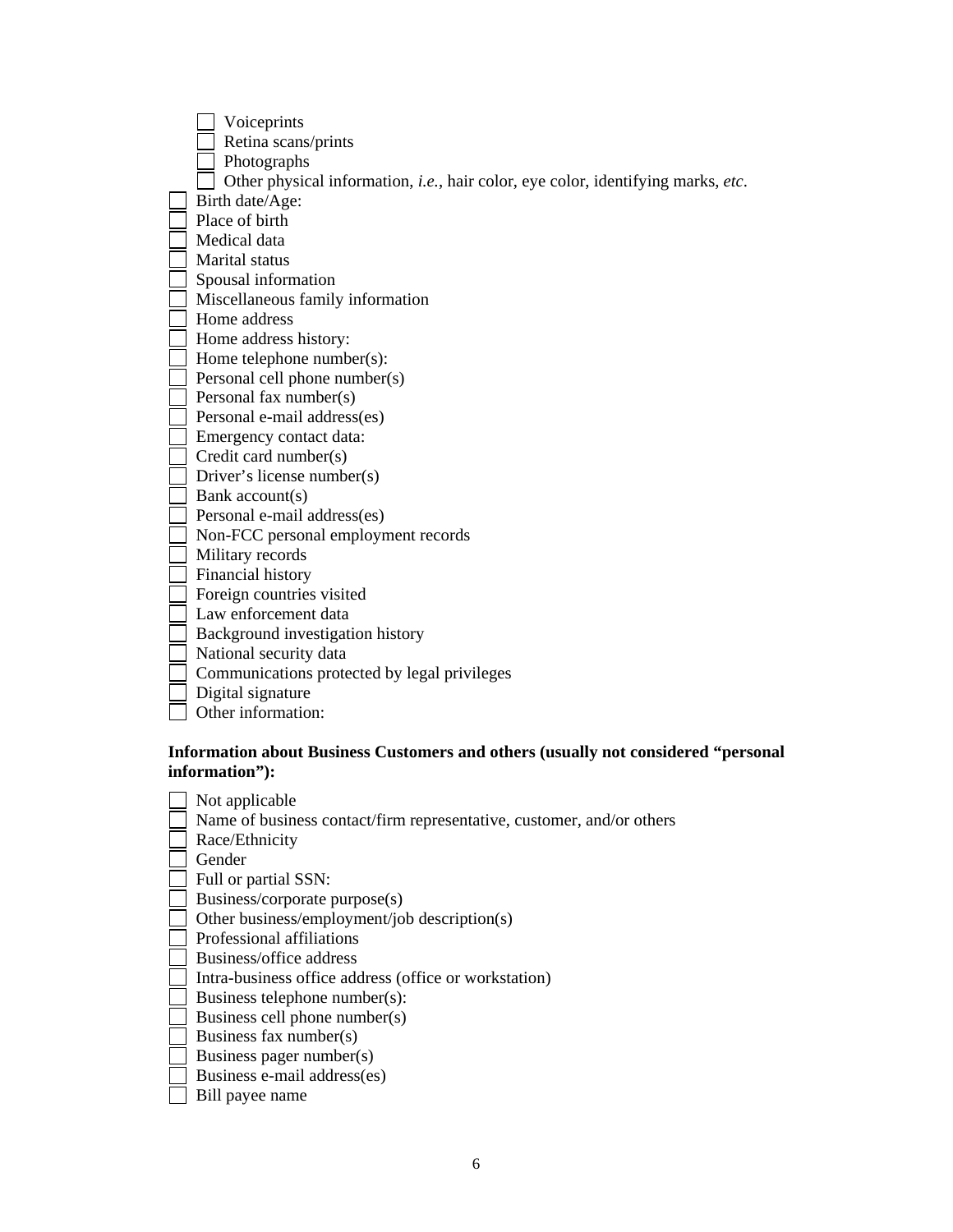| Bank routing number(s)                    |
|-------------------------------------------|
| Income/Assets                             |
| Web navigation habits                     |
| Commercially obtained credit history data |
| Commercially obtained buying habits       |
| Credit card number(s)                     |
| Bank $account(s)$                         |

Other information:

1.9 What are the sources for the information that you are collecting:

Personal information from FCC employees:

Personal information from FCC contractors:

Personal information from non-FCC individuals and/or households:

 $\overline{\hspace{0.1cm}}$  Non-personal information from businesses and other for-profit entities:

Non-personal information from institutions and other non-profit entities:

Non-personal information from farms:

Non-personal information from Federal Government agencies:

Non-personal information from state, local, or tribal governments:

- Other sources:
- 1.10 Will the information system obtain, use, store, analyze, *etc*. information about individuals *e.g*, personally identifiable information (PII), from other information systems, including both FCC and non-FCC information systems?

 Yes  $\Box$  No

Please explain your response:

If the information system does not use any PII from other information systems, including both FCC and non-FCC information systems, please skip to Question 1.15.

- 1.11 If the information system uses information about individuals from other information systems, what information will be used?
	- FCC information system and information system name(s):
	- Non-FCC information system and information system name(s):

FCC employee's name:

(non-FCC employee) individual's name

Other names used, *i.e.*, maiden name, *etc*.

FCC badge number (employee ID)

Other Federal Government employee ID information, i.e., badge number, *etc*.

SSN:

Race/Ethnicity

Gender

U.S. Citizenship

Non-U.S. Citizenship

Biometric data

Fingerprints

**Voiceprints**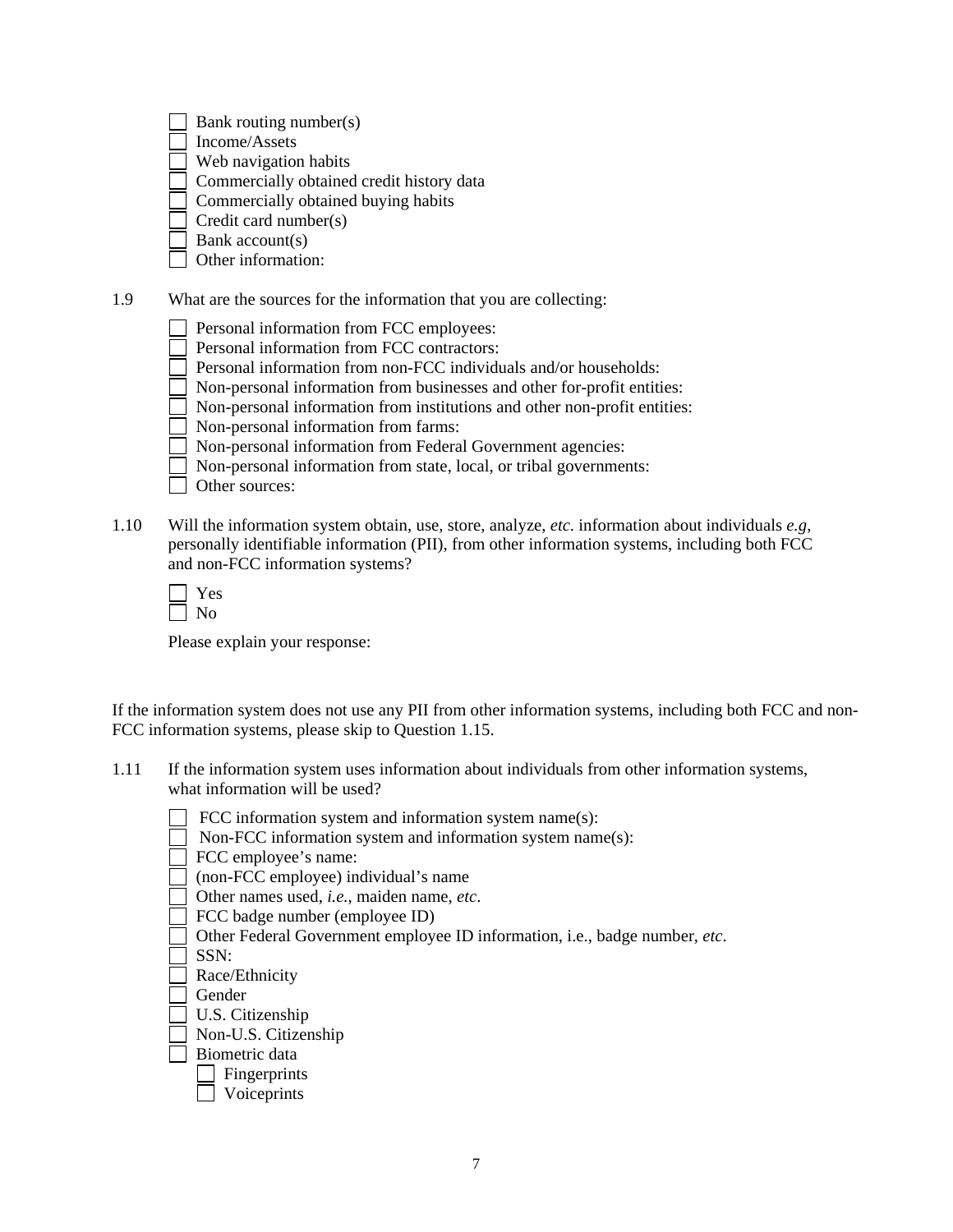| Retina scan/prints                                                               |
|----------------------------------------------------------------------------------|
| Photographs                                                                      |
| Other physical information, i.e., hair color, eye color, identifying marks, etc. |
| Birth date/Age                                                                   |
| Place of birth                                                                   |
| Medical data                                                                     |
| Marital status                                                                   |
| Spousal information                                                              |
| Miscellaneous family information:                                                |
| Home address                                                                     |
| Home address history                                                             |
| Home telephone number(s)                                                         |
| Personal cell phone number(s)                                                    |
| Personal fax number(s)                                                           |
| Personal e-mail address(es)                                                      |
| Emergency contact data                                                           |
| Credit card number(s)                                                            |
| Driver's license                                                                 |
| Bank account(s)                                                                  |
| Non-FCC personal employment records                                              |
| Non-FCC government badge number (employee ID)                                    |
| Law enforcement data                                                             |
| Military records                                                                 |
| National security data                                                           |
| Communications protected by legal privileges                                     |
| Financial history                                                                |
| Foreign countries visited                                                        |
| Background investigation history                                                 |
| Digital signature                                                                |
| Other information:                                                               |
|                                                                                  |

#### **Information about Business Customers and others (usually not considered "personal information"):**

| Not applicable                                                        |
|-----------------------------------------------------------------------|
| Name of business contact/firm representative, customer, and/or others |
| Race/Ethnicity                                                        |
| Gender                                                                |
| Full or partial SSN:                                                  |
| Business/corporate purpose(s)                                         |
| Other business/employment/job description(s)                          |
| Professional affiliations                                             |
| Intra-business office address (office or workstation)                 |
| Business telephone number(s)                                          |
| Business cell phone number(s)                                         |
| Business fax number(s)                                                |
| Business e-mail address(es)                                           |
| Bill payee name                                                       |
| Bank routing number(s)                                                |
| Income/Assets                                                         |
| Web navigation habits                                                 |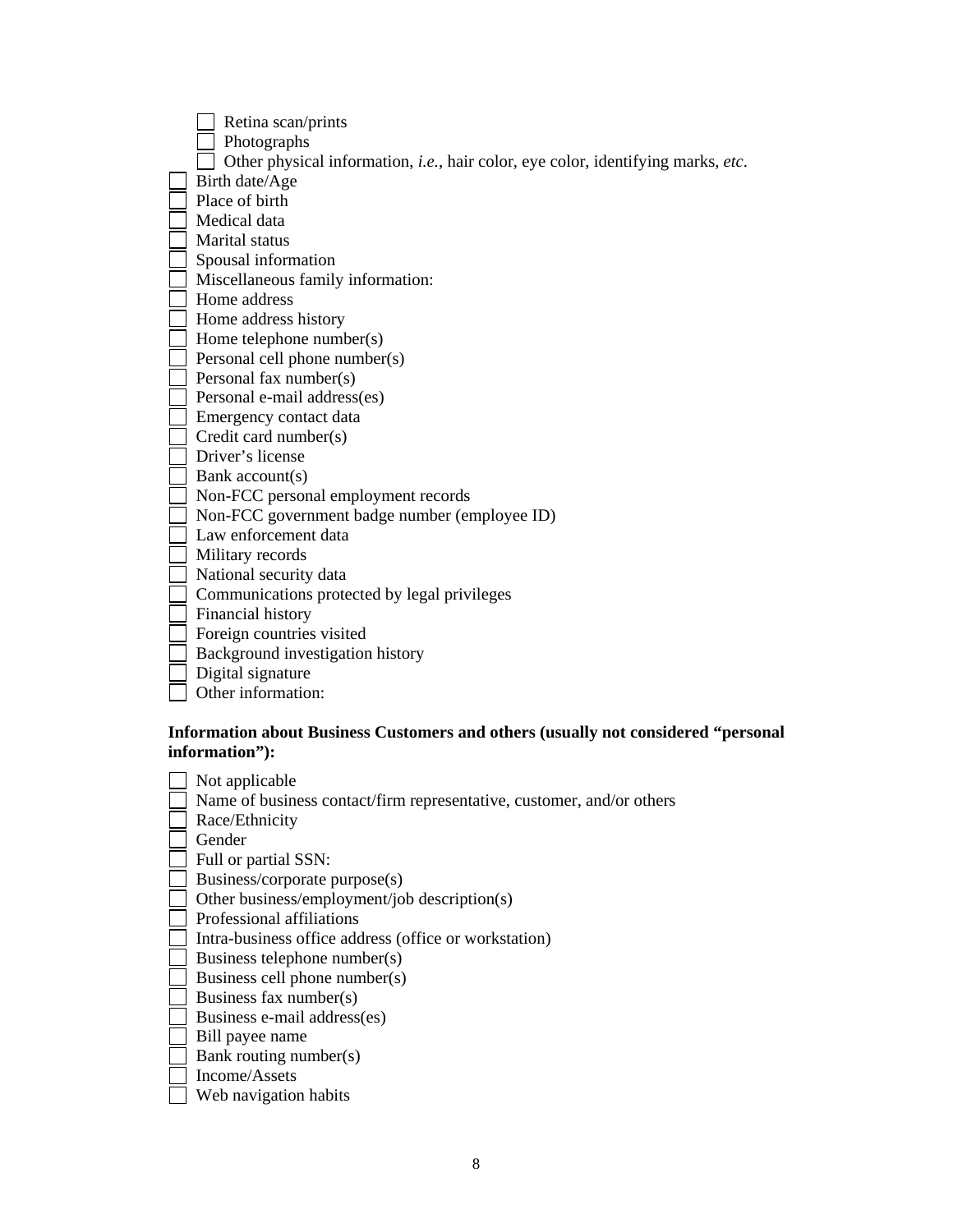|  | Commercially obtained credit history data |  |  |  |  |
|--|-------------------------------------------|--|--|--|--|
|--|-------------------------------------------|--|--|--|--|

Commercially obtained buying habits

Personal clubs and affiliations

Credit card number(s)

Bank account(s)

Other information:

1.12 Will this information system derive new information, records, or data, or create previously unavailable information, records, or data, through aggregation or consolidation from the information that will now be collected via this link to the other system, including information, records, or data, that are being shared or transferred from the other information system $(s)$ ?

Please explain your response:

1.13 Can the information, whether it is: (a) in the information system, (b) in a linked information system, and/or (c) transferred from another system, be retrieved by a name or a "unique identifier" linked to an individual, *i.e.*, SSN, name, home telephone number, fingerprint, voice print, *etc*.?

Please explain your response:

1.14 Will the new information include personal information about individuals, *e.g*., personally identifiable information (PII), which will be included in the individual's records, or will be used to make a determination about an individual?

Please explain your response:

1.15 Under the *Privacy Act of 1974*, as amended, 5 U.S.C. 552a, Federal agencies are required to have a System of Records Notice (SORN) for an information system like this one, which contains information about individuals, *e.g.*, "personally identifiable information" (PII).

A System of Records Notice (SORN) is a description of how the information system will collect, maintain, store, and use the personally identifiable information (PII).

Is there a SORN that already covers this PII in this information system?



If yes, what is this System of Records Notice (SORN):

Please provide the citation that was published in the *Federal Register* for the SORN: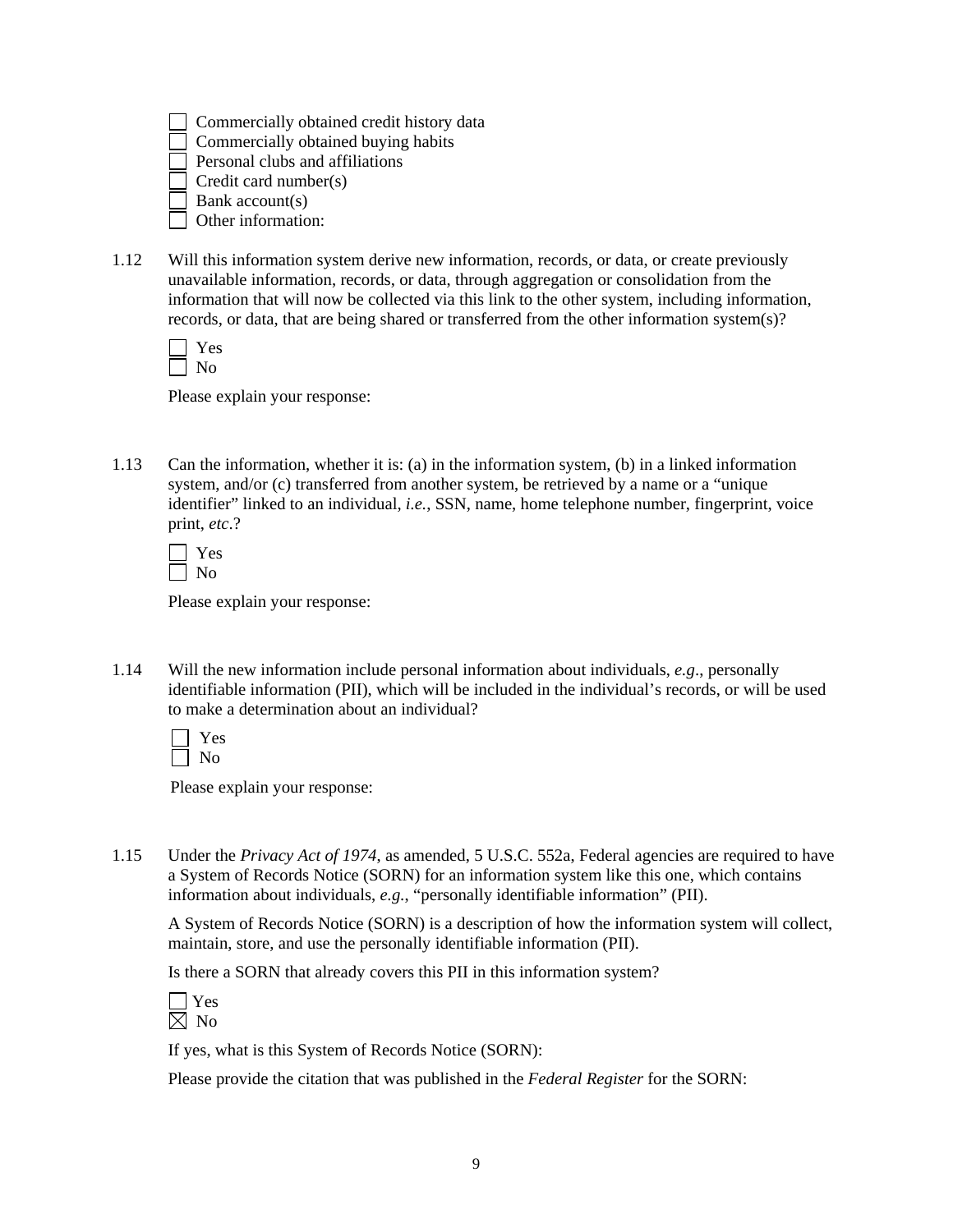If a SORN already covers this PII, please skip to **Section 2.0 System of Records Notice (SORN) Update** to address any changes to this SORN.

If a system of records notice (SORN) does not presently cover the information about individuals in this system, then it is necessary to determine whether a new FCC system of records notice must be created for the information.

1.16 If this information system is not covered by a system of records notice (SORN), does the information system exist by itself, or does it now, or did it previously exist as a component or subset of another SORN?

 Yes  $\boxtimes$  No

If yes, please explain what has occurred:

The Legislative Management Tracking System (LMTS) is a "stand alone" information system. It has no links to other FCC or non-FCC information systems.

What is the System of Records Notice (SORN) of which it is currently or previously a component or subset:

 The FCC is going to create a new system of records notice, FCC/OLA-1, "Legislative Management Tracking System (LMTS), to cover the personnally identifiable information that the LMTS information system collects, uses, maintains, and stores.

Please also provide the citation that was published in the *Federal Register* for the SORN:

1.17 What are the purposes or functions that make it necessary to create a new a system of records notice (SORN) for this information system?

The Office of Legislative Affairs (OLA) uses the Legislative Management Tracking System (LMTS) to track the correspondence that OLA receives from Congress. This correspondence may include attachments from parties outside the FCC that contain personally identifiable information (PII), which are included as the basis or justification for sending the correspondence to the FCC.

1.18 Where is this information for the system of records notice (SORN) located?

Office of Legislative Affairs (OLA), Federal Communications Commission (FCC),  $445 \times 12^{th}$ Street, S.W., Washington, DC 20554.

1.19 Is the use of the information both relevant and necessary to the purposes for which the information system is designed, *e.g.*, is the SORN only collecting and using information for the specific purposes for which the SORN was designed so that there is no "extraneous" information included in the database(s) or paper files?

| ī |
|---|
|   |

Please explain your response:

The Legislative Management Tracking System (LMTS) is used solely to accept Congressional and related correspondence, including attachments that may include PII from individuals who have contacted their member of Congress concerning various telecommunications issues affecting them, *i.e.*, telephone and cable bills, *etc*., or FCC employees who have employment complaints with the Commission.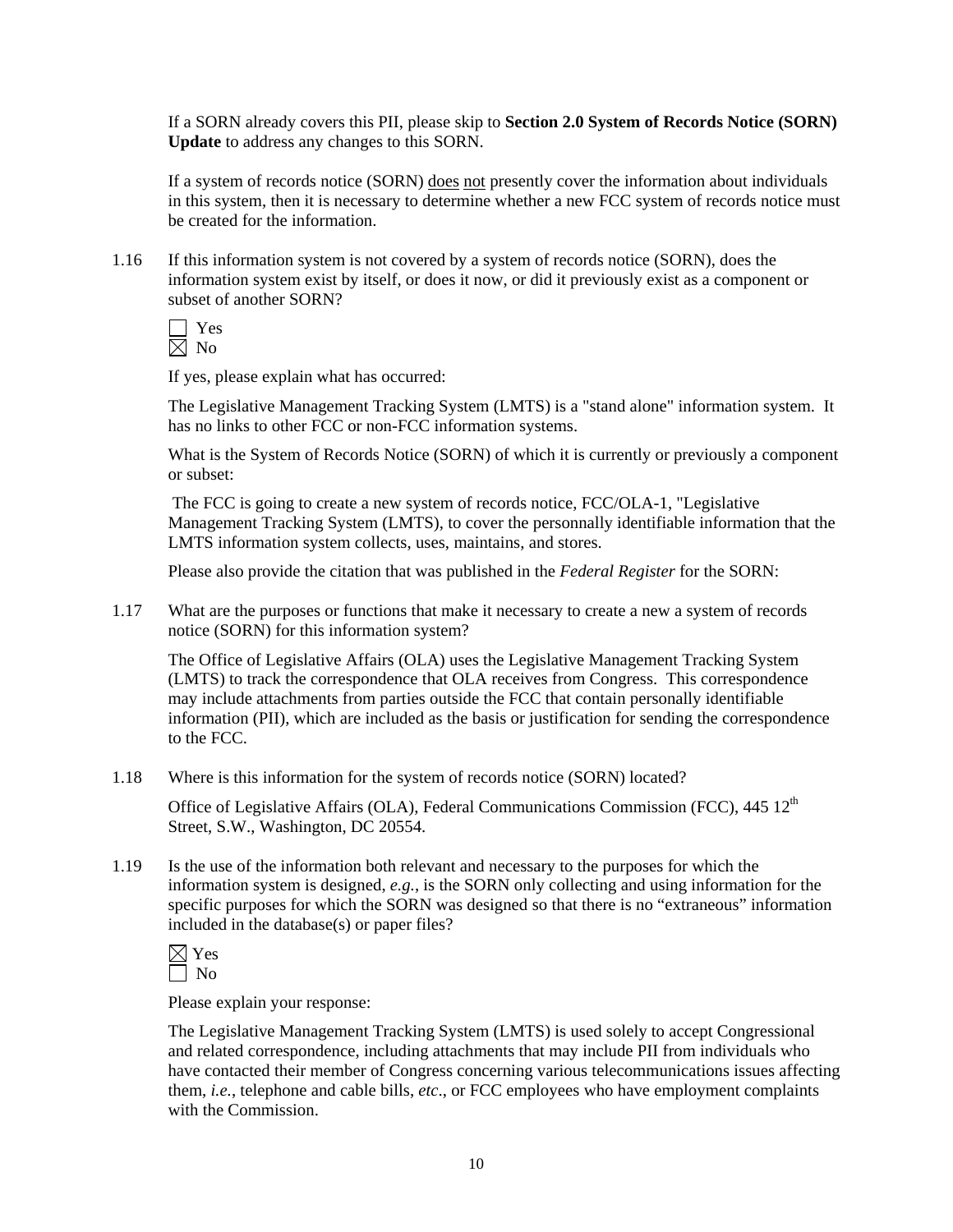If the use of this information is both relevant and necessary to the processes for this information system is designed, please skip to Question 1.21.

- 1.20 If not, why or for what reasons is the information being collected?
- 1.21 Is the information covered under a Security Classification as determined by the FCC Security Officer?

 Yes  $\boxtimes$  No

Please explain your response:

 The FCC's Security Operations Center (SOC) has not assigned a security classification to the Legislative Management Tracking System (LMTS) and to the PII that it collects, uses, and maintains, which is covered by FCC/OLA-1, "Legislative Management Tracking System (LMTS)" SORN.

1.22 What are the categories of individuals covered by the system of records notice (SORN)?

The categories of individuals include members of the U.S. House of Representatives and the Senate, members of the public-at-large, and FCC employees.

1.23 What are the categories of records, *e.g.*, types of information (or records) that the system of records notice (SORN) collects, maintains, and uses?

The categories of records in the Congressional correspondence and any attachments may include:

- (1) Members of the public at large: the individual's name, Social Security Number (SSN), birth date, home address, home telephone number(s), personal cell phone number(s), account number(s) for telephone, cell phone, cable television, and satellite television services, and other, miscellaneous information that an individual may include in their Congressional complaint(s); and
- (2) FCC employees: individual's name, Social Security Number (SSN), birth date, birthplace, home address, home telephone number(s), personal cell phone number(s), FCC employment records, and other, miscellaneous information that a Commission employee may include in their Congressional complaint(s);

Depending upon its relevance to the complaint or inquiry, the Office of Legislative Affairs (OLA) will redact any personally identifiable information (PII), including birth date and Social Security Number from the attachments to the Congressional correspondence prior to filing these documents.

1.24 What is the legal authority that authorizes the development of the information system and the information/data collection?

 The legal authorities for maintenance of the PII covered by FCC/OLA-1, "Legislative Management Tracking System (LMTS)" SORN are 5 U.S.C. 301, 44 U.S.C. 3101 and 47 U.S.C. 154(i), (j), and (k), and 47 U.S.C. 155(a).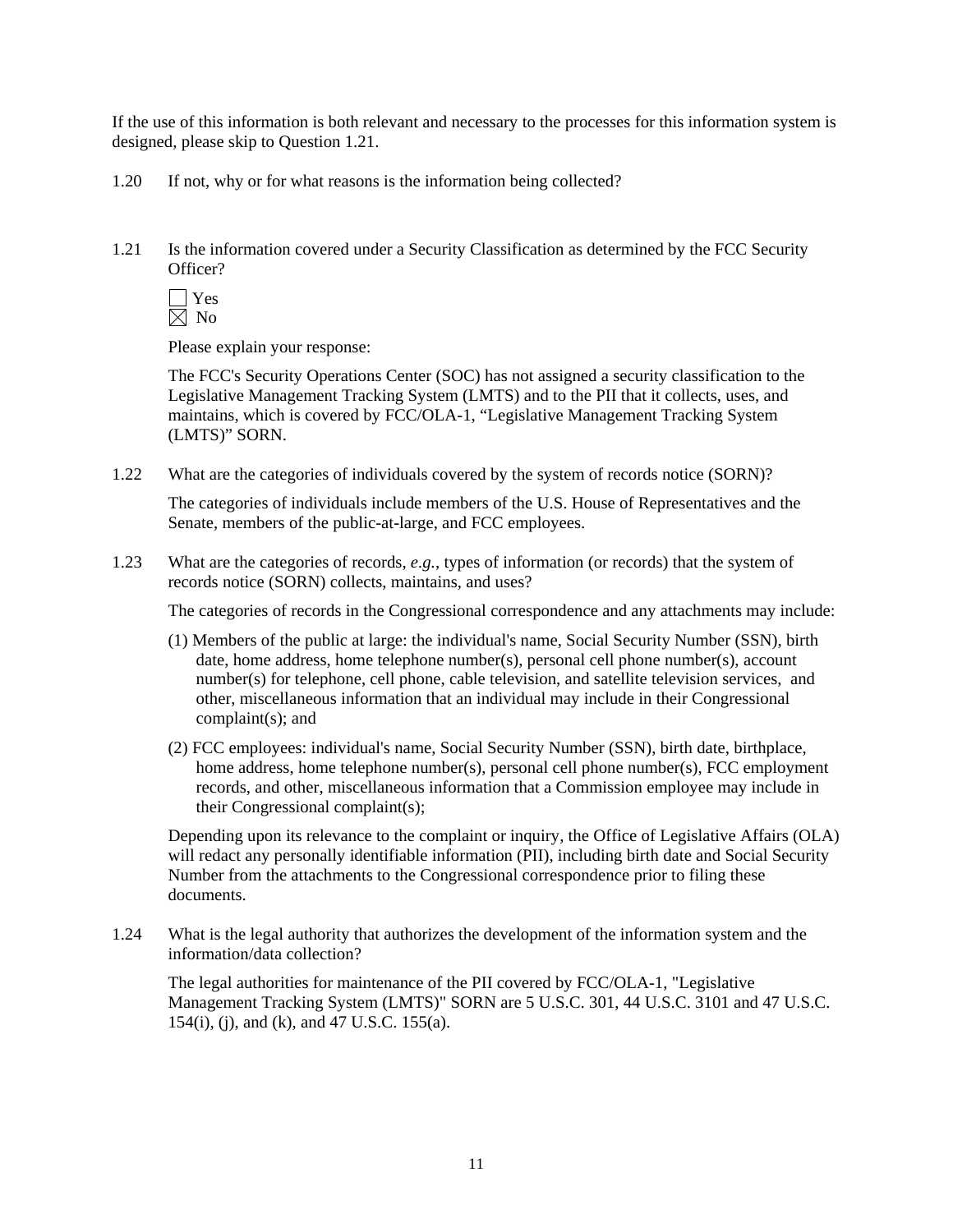1.25 What are purposes for collecting, maintaining, and using the information covered by the system of records notice (SORN)?

OLA uses the LMTS information system, including the PII covered by FCC/OLA-1, "Legislative Management Tracking System (LMTS)" SORN, to store and manage correspondence from members of the U.S. House of Representatives and the U.S. Senate, the President, and Vice President. This correspondence might include attachments that could contain PII from individuals who contacted their Congressional representative and/or Senator concerning various personal and/or telecommunications issues affecting them, *i.e*., telephone and cable bills, etc. FCC employees may be seeking Congressional assistance with their personal employment issues at the Commission, *i.e*., hiring and promotion matters, *etc*.

1.26 In what instances would the information system's administrator/manager/developer permit disclosure to those groups outside the FCC for whom the information was not initially intended.

Such disclosures, which are referred to as "Routine Uses,"<sup>2</sup> are those instances that permit the FCC to disclose information from a SORN to specific "third parties." These disclosures may be for the following reasons:

(check all that are applicable)

 $\overline{a}$ 

|      | Adjudication and litigation:                                                                                                                                                     |
|------|----------------------------------------------------------------------------------------------------------------------------------------------------------------------------------|
|      | Committee communications and reporting:                                                                                                                                          |
|      | Compliance with welfare reform requirements:                                                                                                                                     |
|      | Congressional inquiries:                                                                                                                                                         |
|      | Emergency response by medical personnel and law enforcement officials:                                                                                                           |
|      | Employment, security clearances, licensing, contracts, grants, and other benefits by the FCC:                                                                                    |
|      | Employment, security clearances, licensing, contracts, grants, and other benefits upon a<br>request from another Federal, state, local, tribal, or other public authority, etc.: |
|      | FCC enforcement actions:                                                                                                                                                         |
|      |                                                                                                                                                                                  |
|      | Financial obligations under the Debt Collection Information Act:                                                                                                                 |
|      | Financial obligations required by the National Finance Center:                                                                                                                   |
|      | First responders, e.g., law enforcement, DHS, FEMA, DOD, NTIA, etc.:                                                                                                             |
|      | Government-wide oversight by NARA, DOJ, and/or OMB:                                                                                                                              |
|      | Labor relations (NTEU):                                                                                                                                                          |
|      | Law enforcement and investigations:                                                                                                                                              |
|      | Program partners, e.g., WMATA, etc.:                                                                                                                                             |
|      | Breach of Federal data: OMD Memorandum M-07-16 (May 22, 2007).                                                                                                                   |
|      | Others "third party" disclosures:                                                                                                                                                |
| 1.27 | Will the information be disclosed to consumer reporting agencies?<br>Yes                                                                                                         |
|      | No                                                                                                                                                                               |

 $2$  Information about individuals in a system of records may routinely be disclosed for the following conditions, *e.g.,* "routine uses"; however, in each of these routine uses that are checked, the FCC will determine whether disclosure of the information, *i.e.*, records, files, documents, and data, *etc*., is compatible with the purpose(s) for which the information has been collected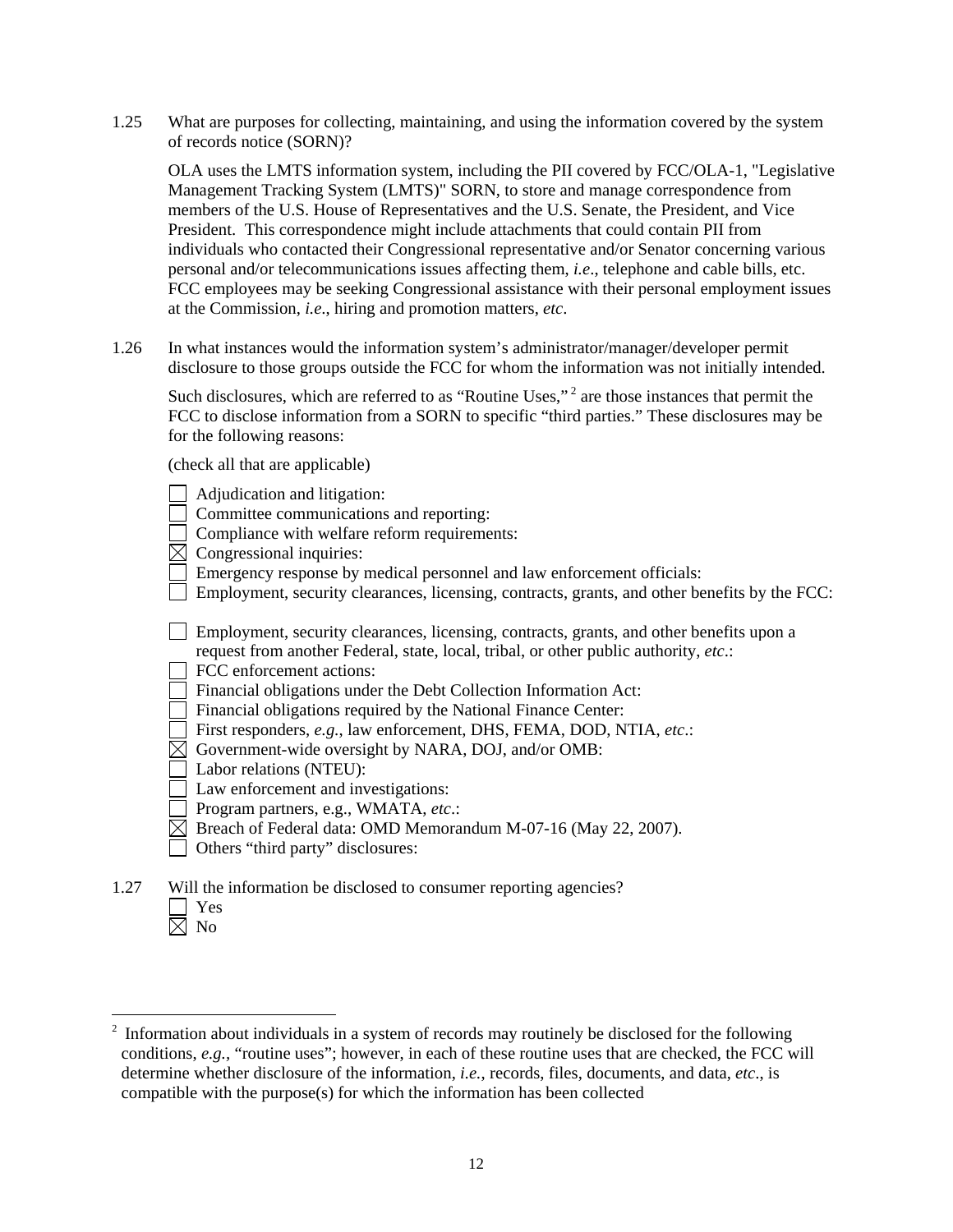Information in the LMTS information system, including the PII covered by FCC/OLA-1, "Legislative Management Tracking System (LMTS)" SORN, is not disclosed to any consumer reporting agencies.

1.28 What are the policies for the maintenance and secure storage of the information?

Information in the LMTS information system, including the PII covered by FCC/OLA-1, "Legislative Management Tracking System (LMST)" SORN is maintained as follows:

- (1) paper documents, records and files are stored in file cabinets in the OLA office suite; and
- (2) electronic records, data, and files are maintained in a computer database in the OLA office suite--access is restricted by use of passwords, and computer terminals in the OLA office suite.
- 1.29 How is information in this system, including the PII covered by this system of records notice (SORN) retrieved or otherwise accessed?

Information in the LMTS information system is retrieved by the correspondence log-in file number, Congress person's name, type of complaint, *etc*. The PII, *i.e.*, date of birth, Social Security Number, *etc*., in any attachments is redacted prior to filing the correspondence if it is not relevant to the complaint or inquiry.

1.30 What are the safeguards that the system manager has in place to protect unauthorized access to the information covered by the system of records notice (SORN)?

The information in the LMTS information system, including the PII covered by FCC/OLA-1, "Legislative Management Tracking System (LMTS)" SORN, includes both paper documents and files and electronic records and data.

The paper documents and files are maintained in file cabinets that are located in the OLA office suite.

The electronic data and records are maintained in the FCC computer network databases. Access to the information in the computer database is restricted by use of passwords, and computer terminals in the OLA office suite. Data resident on network servers are routinely backed-up onto magnetic media. Back-up tapes are stored on-site and at a secure off-site storage location.

Only the OLA supervisors and staff and the ITC employees and contractors may have access to this information. Other FCC employees and contractors in the FCC's bureaus and offices may be granted access on a "need to know" basis as dictated by their job duties and responsibilities.

1.31 What policies and/or guidelines are in place on how long the bureau/office will retain the information?

Pursuant to agency records schedule N1-173-03-2, item 5, information in the OLA information system data, including documents containing the PII that is covered by FCC/OLA-1, "Legislative Management Tracking System (LMTS)" SORN, is retained at the FCC for three years after cut off at the end of each calendar year. The documents relating to FCC policy (*i.e*., Chairman correspondence) are then transferred to the National Archives and Records Administration (NARA).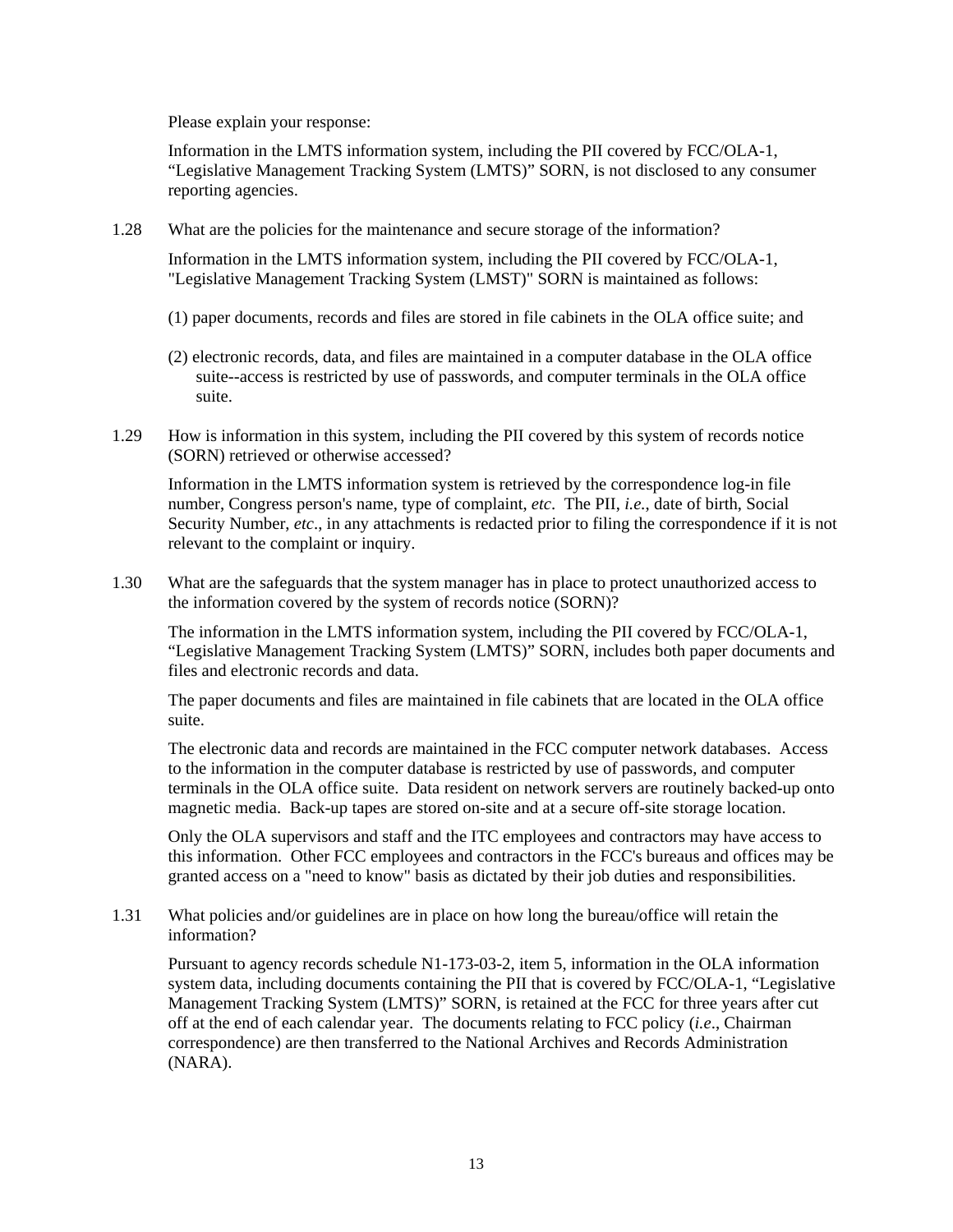1.32 Once the information is obsolete or out-of-date, what policies and procedures have the system's managers/owners established for the destruction/purging of the data?

The paper documents, records, and files are destroyed by shredding. The electronic records and data are destroyed physically (electronic storage media) or by electronic erasure.

1.33 Have the records retention and disposition schedule(s) been issued or approved by the National Archives and Records Administration (NARA)?

Please explain your response:

As noted in Question 1.31, the Legislative Management Tracking System's records retention and disposition have been approved by NARA under FCC's agency records schedule no.: N1-173-03- 2, item 5.

If a NARA records retention and disposition schedule has been approved for this System of Records Notice (SORN), please skip to **Section 2.0 System of Records Notice (SORN) Update**:

1.33 If there is no NARA approved records retention and disposal schedule, has there been any coordination with the Performance Evaluation and Records Management Branch (PERM) or the Records Officer?

Please explain your response:

If this is a new System of Records Notice (SORN), please skip to **Section 3.0 Development, Management, and Deployment and/or Sharing of the Information:** 

#### **Section 2.0 System of Records Notice (SORN) Update:**

If a System of Records Notice (SORN) currently covers the information, please provide information to update and/or revise the SORN:

2.1 Have there been any changes to the Security Classification for the information covered by the system of records notice (SORN) from what was originally determined by the FCC Security Officer?

Please explain your response:

2.2 Have there been any changes to the location of the information covered by the system of records notice (SORN)?

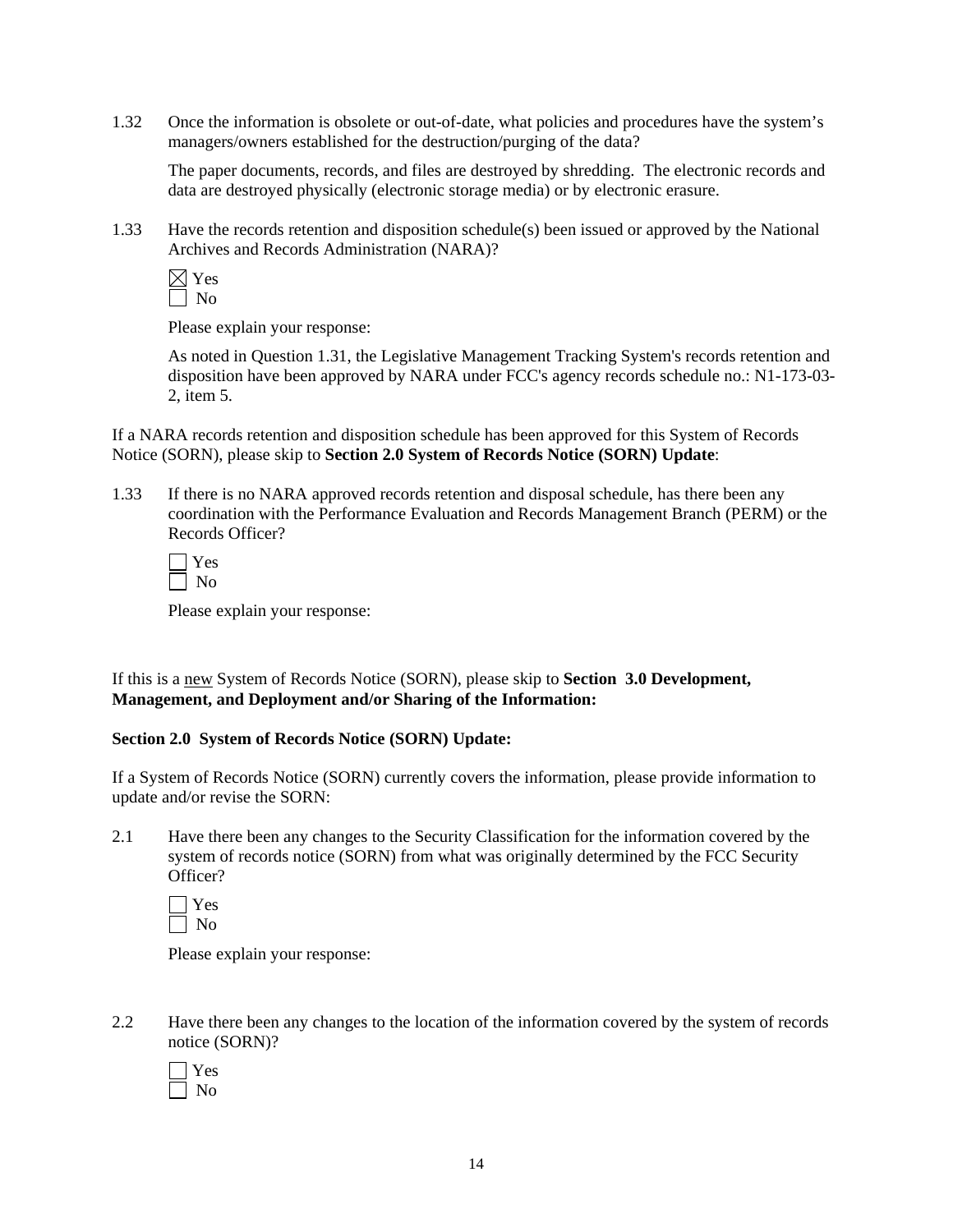2.3 Have there been any changes to the categories of individuals covered by the system of records notice (SORN)?

 $\Box$  Yes No

Please explain your response:

2.4 Have there been any changes to the categories of records, *e.g.*, types of information (or records) that the system of records notice (SORN) collects, maintains, and uses?

Please explain your response:

2.5 Have there been any changes to the legal authority under which the FCC collects and maintains the information covered by the system of records notice (SORN)?

Please explain your response:

2.6 Have there been any changes to the purposes for collecting, maintaining, and using the information covered by the system of records notice (SORN)?

Please explain your response:

2.7 Have there been any changes to the "Routine Uses,"<sup>3</sup> under which disclosures are permitted to "third parties" as noted in the system of records notice (SORN)?

 $\overline{a}$ 

 $3$  Information about individuals in a system of records may routinely be disclosed for the following conditions, *e.g.,* "routine uses"; however, in each of these routine uses that are checked, the FCC will determine whether disclosure of the information, *i.e.*, records, files, documents, and data, *etc*., is compatible with the purpose(s) for which the information has been collected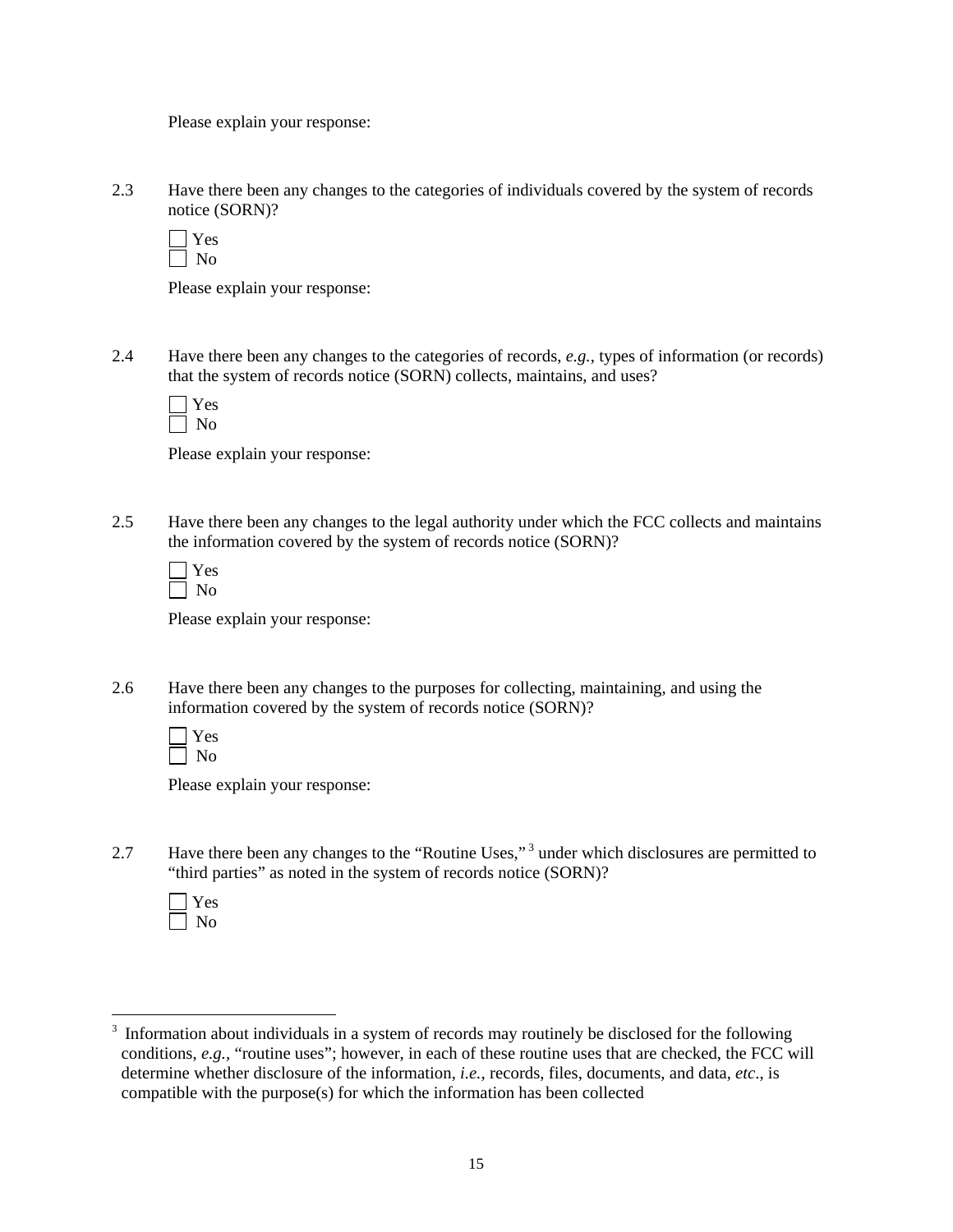| If the Routine Uses have changed, what changes were made: |  |  |
|-----------------------------------------------------------|--|--|
|                                                           |  |  |

(check all that apply and explain the changes)

| Adjudication and litigation:                                                                  |
|-----------------------------------------------------------------------------------------------|
| Committee communications and reporting:                                                       |
| Compliance with welfare reform requirements:                                                  |
| Congressional inquiries:                                                                      |
| Emergency response by medical personnel and law enforcement officials:                        |
| Employment, security clearances, licensing, contracts, grants, and other benefits by the FCC: |
|                                                                                               |
| Employment, security clearances, licensing, contracts, grants, and other benefits upon a      |
| request from another Federal, state, local, tribal, or other public authority, etc.:          |
| FCC enforcement actions:                                                                      |
| Financial obligations under the Debt Collection Act:                                          |
| Financial obligations required by the National Finance Center:                                |
| First responders, e.g., law enforcement, DHS, FEMA, DOD, NTIA, etc.:                          |
| Government-wide oversight by NARA, DOJ, and/or OMB:                                           |
| Labor relations:                                                                              |
| Law enforcement and investigations:                                                           |
| Program partners, e.g., WMATA:                                                                |
| Breach of Federal data:                                                                       |
| Others Routine Use disclosures not listed above:                                              |

2.8 Have there been any changes as to whether the FCC will permit the information covered by the system of records notice (SORN) can be disclosed to consumer reporting agencies?

Please explain your response:

2.9 Have there been any changes to the policies and/or guidelines for the storage and maintenance of the information covered by this system of records notice (SORN)?

Please explain your response:

2.10 Have there been any changes to how the information covered by the system of records notice (SORN) is retrieved or otherwise accessed?

Please explain your response: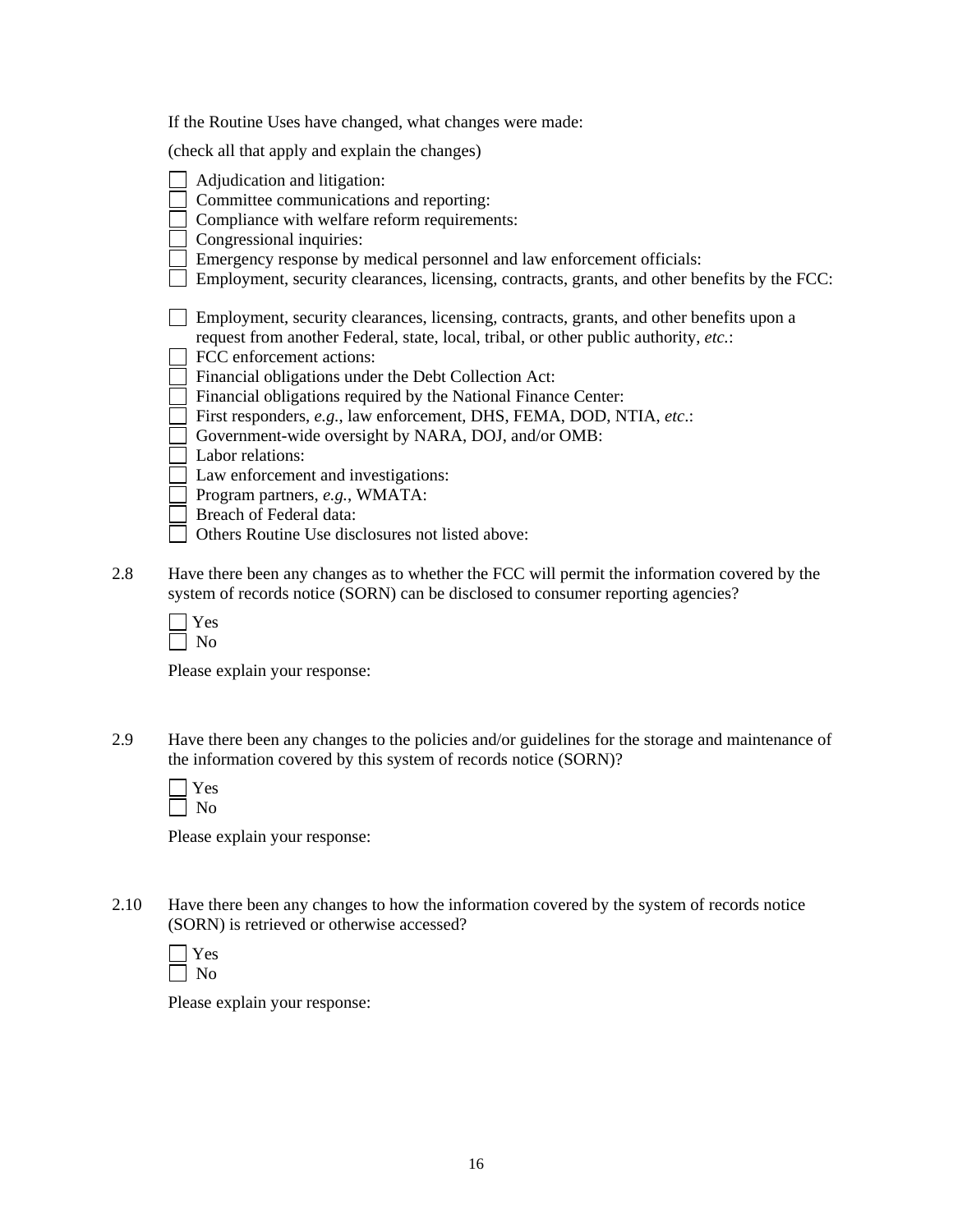2.11 Have there been any changes to the safeguards that the system manager has in place to protect unauthorized access to the information covered by the system of records notice (SORN)?

Please explain your response:

Please note that you must also provide an update of the current protections, safeguard, and other security measures that are in place in this SORN in **Section 5.0 Safety and Security Requirements:** 

2.12 Have there been any changes to the records retention and disposition schedule for the information covered by the system of records notice (SORN)? If so, has the system manager worked with the Performance Evaluation and Records Management (PERM) staff to insure that this revised schedule been approved by the National Archives and Records Administration (NARA)?

Please explain your response:

#### **Section 3.0 Development, Management, and Deployment and/or Sharing of the Information:**

- 3.1 Who will develop the information system(s) covered by this system of records notice (SORN)?
	- Developed wholly by FCC staff employees:
	- Developed wholly by FCC contractors:
	- $\boxtimes$  Developed jointly by FCC employees and contractors:
	- Developed offsite primarily by non-FCC staff:
	- COTS (commercial-off-the-shelf-software) package:
	- Other development, management, and deployment/sharing information arrangements:
- 3.2 Where will the information system be hosted?
	- $\boxtimes$  FCC Headquarters Gettysburg San Diego Colorado New York Columbia Lab Chicago
		- Other information:
- 3.3 Who will be the primary manager(s) of the information system who will be responsible for assuring access to, proper use of, and protecting the security and integrity of the information? (Check all that apply and provide a brief explanation)



- FCC staff in other bureaus/offices:
- Information system administrator/Information system developers: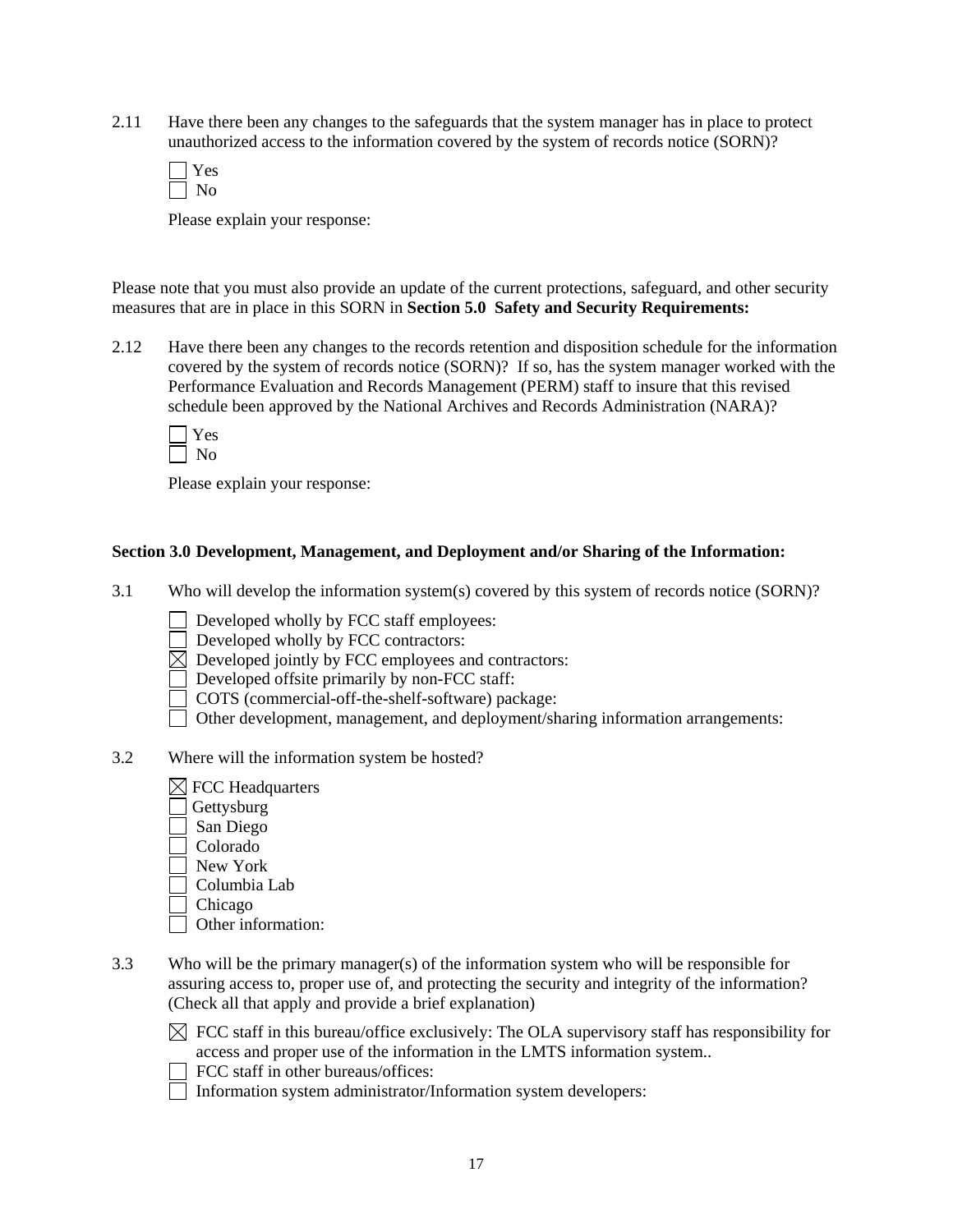Contractors:

Other information system developers, *etc*:

3.4 What are the FCC's policies and procedures that the information system administrators and managers use to determine who gets access to the information in the system's files and/or database(s)?

Access to the data in the LMTS information system is restricted to the OLA supervisors and staff and the staff in the Information Technology Center (ITC). Other FCC employees and contractors working at the FCC may be granted access on a "need to know" basis as dictated by their job duties and responsibilities.

3.5 How much access will users have to data in the information system(s)?

| Access to all data: |
|---------------------|
|---------------------|

- $\boxtimes$  Restricted access to data, as determined by the information system manager, administrator, and/or developer: FCC employees and contractors in OLA may be granted access on a "needto-know" basis as dictated by their job duties and responsibilities.
- $\Box$  Other access policy:
- 3.6 Based on the Commission policies and procedures, which user group(s) may have access to the information at the FCC:

(Check all that apply and provide a brief explanation)

- $\boxtimes$  Information system managers: OLA supervisory staff.
- $\boxtimes$  Information system administrators: OLA supervisors and staff, including both FCC employees and contractors, who manage the LMTS information system's electronic data.
- Information system developers:
- $\boxtimes$  FCC staff in this bureau/office: FCC employees in OLA are granted access on a "need to know" basis.
- $\boxtimes$  FCC staff in other bureaus/offices: FCC employees are granted access on a "need to know" basis.
- $\boxtimes$  FCC staff in other bureaus/offices in FCC field offices: FCC employees are granted access on a "need to know" basis.
- $\boxtimes$  Contractors: Contractors working at the FCC are granted access on a "need to know" basis.
- Other Federal agencies:
- State and/or local agencies:
- Businesses, institutions, and other groups:
- $\Box$  International agencies:
- Individuals/general public:
- □ Other groups:
- 3.7 If contractors are part of the staff in the FCC who collect, maintain, and access the information, does the IT supervisory staff ensure that contractors adhere fully to the Privacy Act provisions, as required under subsection (m) of the Privacy Act, as amended, 5 U.S.C. 552a(m)?

Please explain your response:

The ITC supervisory staff provides periodic privacy training to the IT contractors .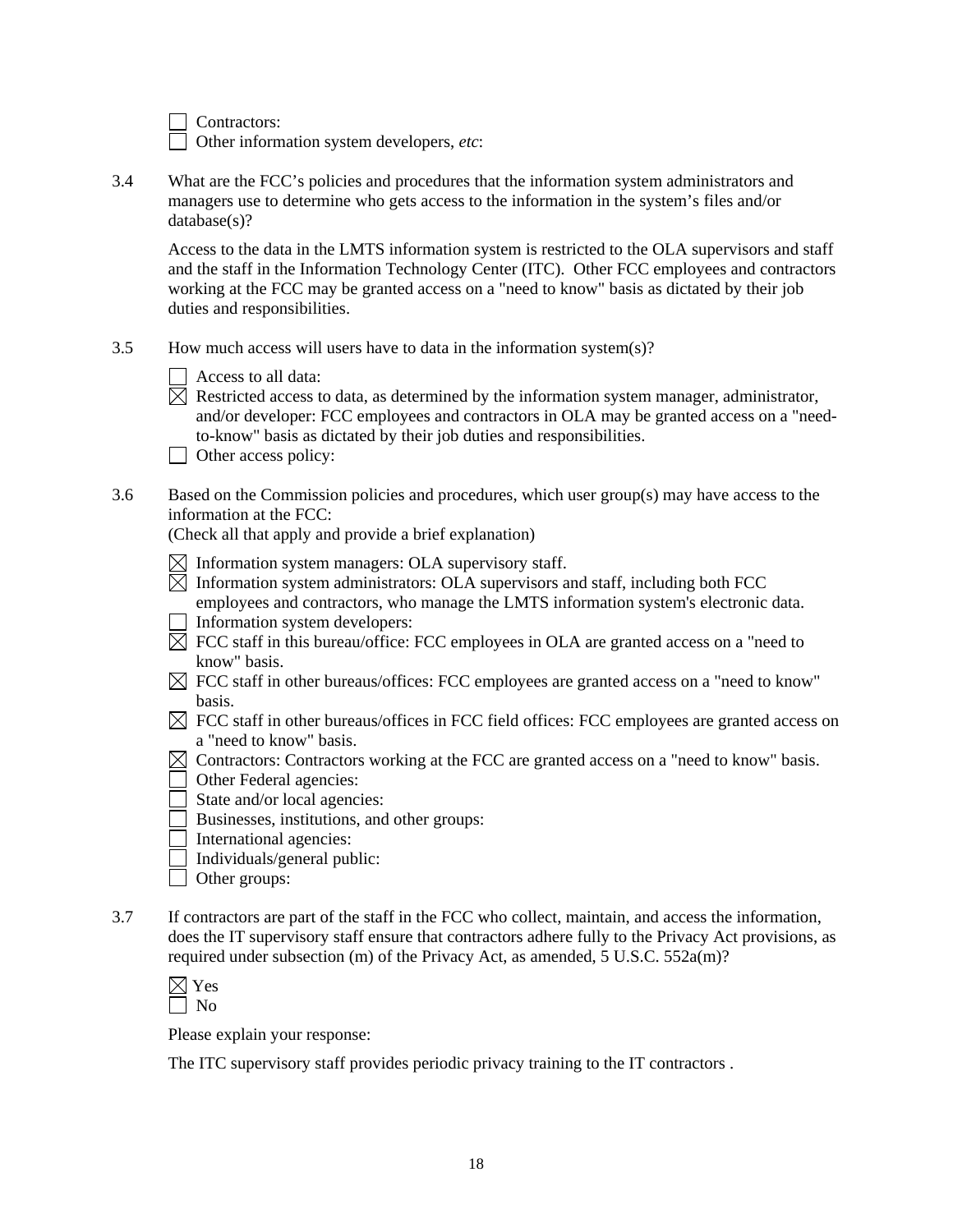3.8 Do any Section M contract(s) associated with the information system covered by this system of records notice (SORN) include the required FAR clauses (FAR 52.224-1 and 52.224-2)?

Please explain your response:

The contracts covering contractors who work with the LMTS information system, including the PII covered by FCC/OLA-1, "Legislative Management Tracking System" SORN, comply with the FAR clauses.

3.9 Does the information system covered by this system of records notice (SORN) transmit/share personal information, *e.g.*, personally identifiable information (PII), between the FCC information technology (IT) network(s) and a public or other non-FCC IT network(s), which are not covered by this Privacy Impact Assessment?

Please explain your response:

All information, including electronic data, records, and attachments and paper documents and files remain in the LMTS information systems. There are no links to other FCC or non-FCC information systems.

If there is no information sharing or transmission, please skip to **Section 4.0 Data Quality, Utility, Objectivity, and Integrity Requirements:**

- 3.10 If the information system covered by this system of records noticed (SORN) transmits/shares personal information between the FCC network and a public or other non-FCC network, which is not covered by this Privacy Impact Assessment, what information is shared/transmitted/disclosed and for what purposes?
- 3.11 If there is such transmission/sharing of personal information, how is the information secured for transmission—what security measures are used to prevent unauthorized access during transmission, *i.e.*, encryption, *etc.*?
- 3.12 If there is sharing or transmission to other information systems, with what other non-FCC organizations, groups, and individuals will the information be shared? (Check all that apply and provide a brief explanation)
	- Other Federal agencies: State, local, or other government agencies: Businesses: Institutions:
	- Individuals:
	- Other groups:

If there is no "matching agreement," *e.g., Memorandum of Understand (MOU), etc*., please skip to **Section 4.0 Data Quality, Utility, Objectivity, and Integrity Requirements:**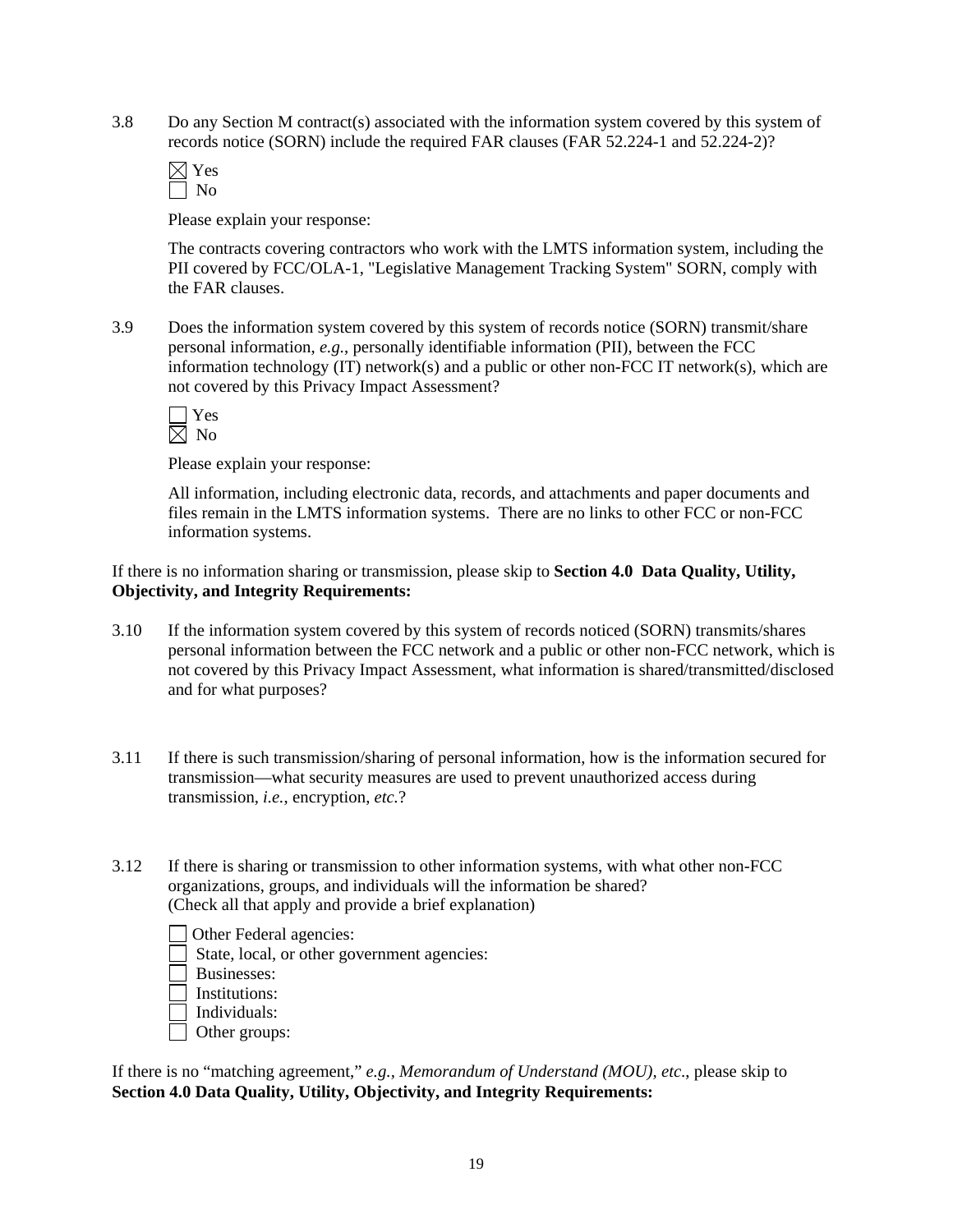- 3.13 What kind of "matching agreement," *e.g.*, *Memorandum of Understanding (MOU)*, *etc.*, as defined by 5 U.S.C. 552a(u) of the Privacy Act, as amended, is there to cover the information sharing and/or transferal with the external organizations?
- 3.14 Is this a new or a renewed matching agreement?
	- New matching agreement Renewed matching agreement

- 3.15 Has the matching agreement been reviewed and approved (or renewed) by the FCC's Data Integrity Board, which has administrative oversight for all FCC matching agreements?
	- Yes
		- If yes, on what date was the agreement approved:

 $\vert$   $\vert$  No

Please explain your response:

- 3.17 How is the information that is covered by this system of records notice (SORN) transmitted or disclosed with the external organization(s) under the *MOU* or other "matching agreement?"
- 3.18 How is the shared information secured by the recipient under the *MOU*, or other "matching agreement?"

### **Section 4.0 Data Quality, Utility, Objectivity, and Integrity Requirements:**

OMB regulations require Federal agencies to insure that the information/data that they collect and use meets the highest possible level of quality and integrity. It is important, therefore, that the information the Commission's information systems use meets the "benchmark standards" established for the information.

- 4.1 How will the information that is collected from FCC sources, including FCC employees and contractors, be checked for accuracy and adherence to the Data Quality guidelines? (Please check all that apply)
	- $\boxtimes$  Information is processed and maintained only for the purposes for which it is collected.
	- $\boxtimes$  Information is reliable for its intended use(s).
	- $\boxtimes$  Information is accurate.
	- $\boxtimes$  Information is complete.
	- $\overline{\boxtimes}$  Information is current.
	- $\overline{\Box}$  Not applicable: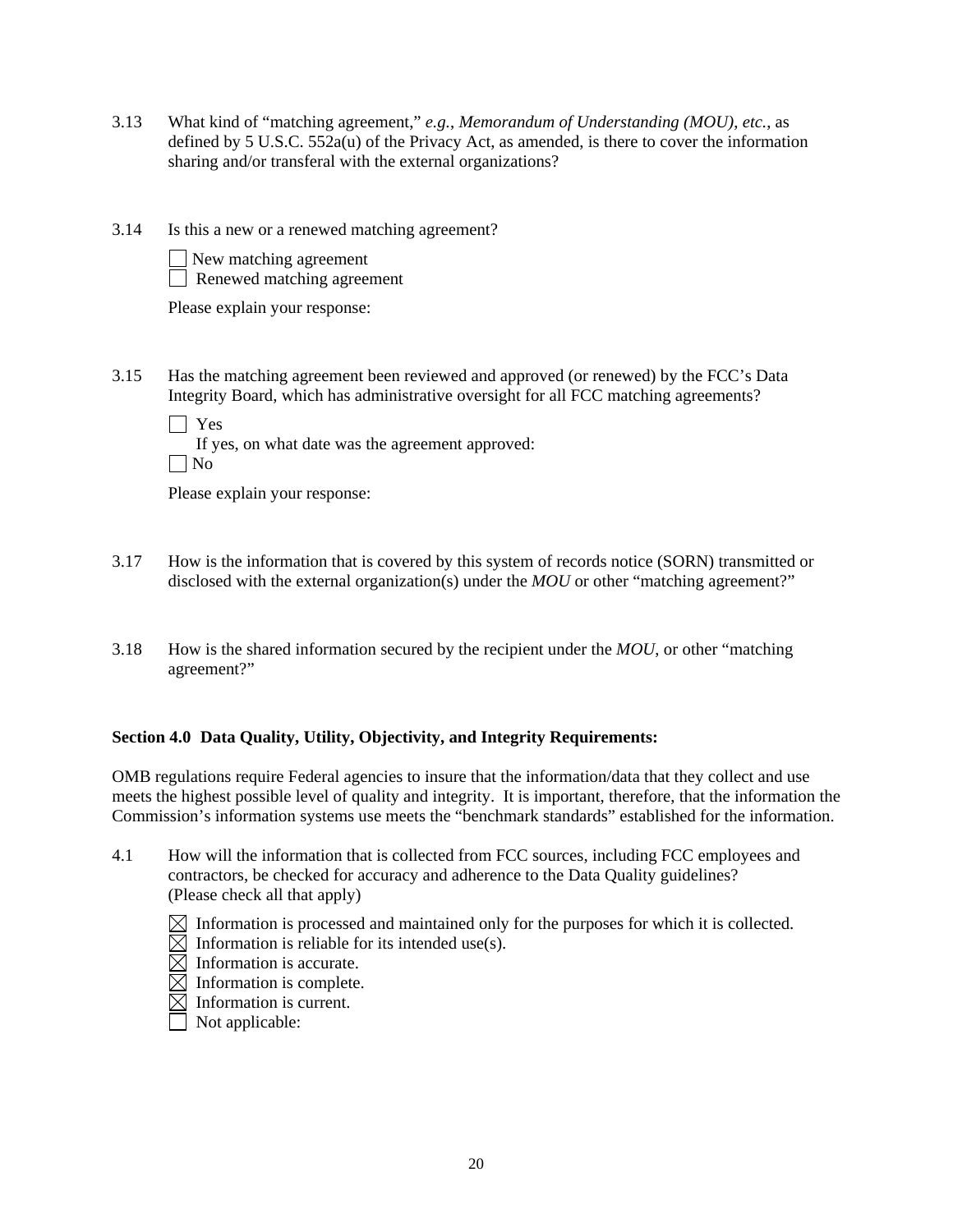Please explain any exceptions or clarifications:

The information and activities covered by the LMTS information system, including the PII covered by FCC/OLA-1, "Legislative Management Tracking System" SORN, are submitted as part of Congressional correspondence and inquiries. These Congressional correspondence and inquiries may include matters concerning FCC employees, *i.e*., personnel actions or complaints, *etc*. The OLA staff adheres to the Data Quality Guidelines in all its responses to Congress.

If the Data Quality Guidelines do not apply to the information in this information system, please skip to **Section 5.0 Safety and Security Requirements:** 

- 4.2 Is any information collected from non-FCC sources; if so, how will the information sources be checked for accuracy and adherence to the Data Quality guidelines? (Please check all that apply and provide an explanation)
	- $\boxtimes$  Yes, information is collected from non-FCC sources: Congressional correspondence, *i.e.*, constituent inquiries, which may include their constituent's PII either as stated in the correspondence or as an attachment and other requests related to telecommunications issues.  $\boxtimes$  Information is processed and maintained only for the purposes for which it is collected:
		- $\boxtimes$  Information is reliable for its intended use(s):
		- $\overline{\boxtimes}$  Information is accurate:
		- $\boxtimes$  Information is complete:
		- $\boxtimes$  Information is current:
	- No information comes from non-FCC sources:

Please explain any exceptions or clarifications:

As noted above, the information and activities covered by the LMTS information system, including the PII covered by FCC/OLA-1, "Legislative Management Tracking System (LMTS)" SORN, are submitted as part of Congressional correspondence and inquiries. These Congressional correspondence and inquiries may include a constituent's PII as it concerns the FCC jurisdiction on telecommunications companies and activities, *i.e.*, complaints about telephone, cable, wireless service, billing disputes, *etc*. The OLA staff adheres to the Data Quality Guidelines in all responses to Congress

If the information that is covered by this system of records notice (SORN) is not being aggregated or consolidated, please skip to Question 4.5.

- 4.3 If the information that is covered by this system of records notice (SORN) is being aggregated or consolidated, what controls are in place to insure that the information is relevant, accurate, and complete?
- 4.4. What policies and procedures do the information system's administrators and managers use to insure that the information adheres to the Data Quality guidelines both when the information is obtained from its sources and when the information is aggregated or consolidated for the use by the bureaus and offices?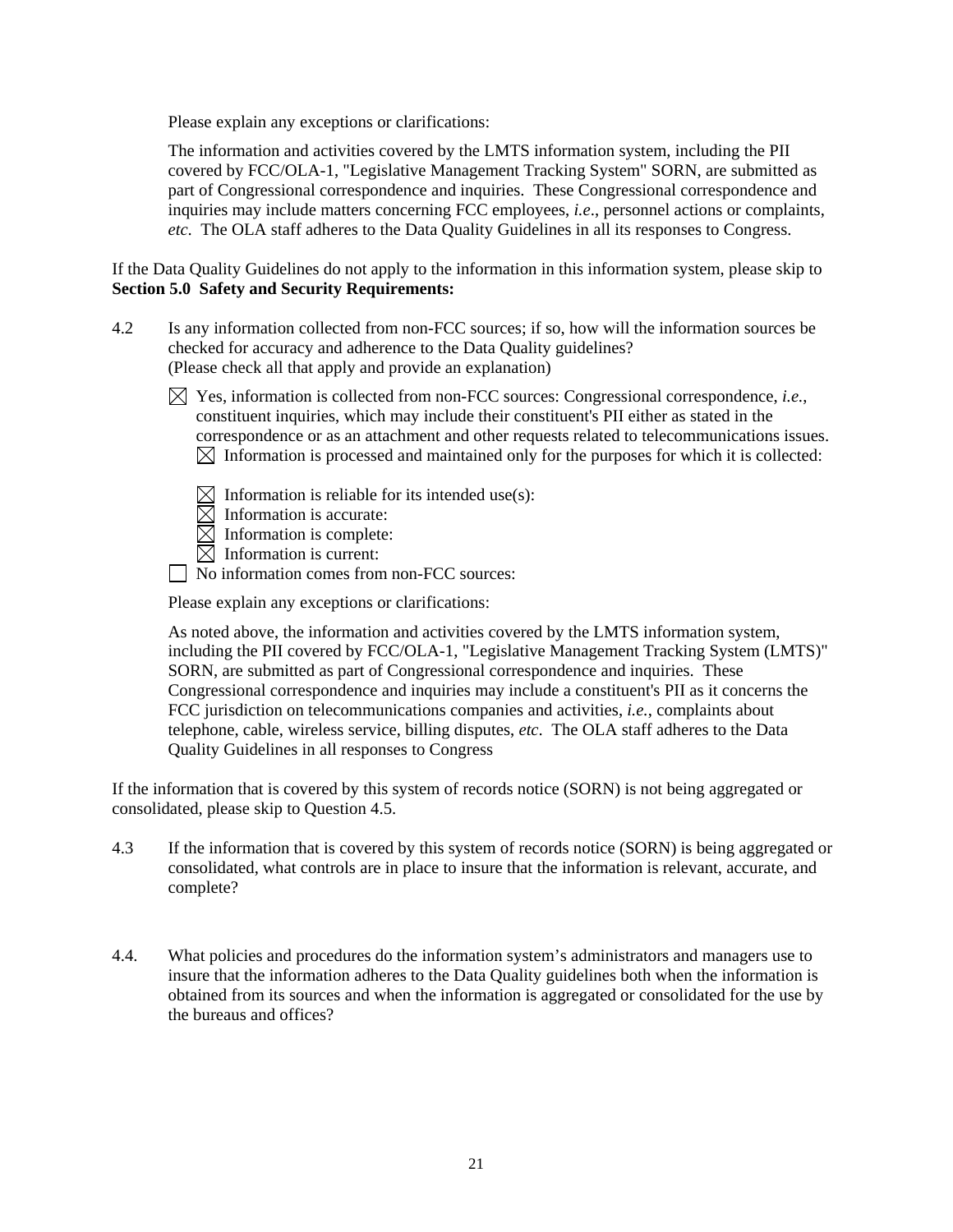4.5 How often are the policies and procedures checked routinely—what type of annual verification schedule has been established to insure that the information that is covered by this system of records notice adheres to the Data Quality guidelines?

 The OLA staff does a continual review to insure that all Congressional correspondence, inquiries, and related matters have been completed within the three week time limit for responding to Congressional correspondence.

#### **Section 5.0 Safety and Security Requirements:**

- 5.1 How are the records/information/data in the information system covered by this system of records notice (SORN) stored and maintained?
	- $\boxtimes$  IT database management system (DBMS)
	- Storage media including CDs, CD-ROMs, *etc*.
	- $\boxtimes$  Electronic tape
	- $\boxtimes$  Paper files
	- Other:
- 5.2 Is the information collected, stored, analyzed, or maintained by this information system available in another form or from another source (other than a "matching agreement" or *MOU*, as noted above)?

Please explain your response:

All information that the LMTS information system collects, uses, and maintains is obtained from Congressional correspondence, including attachments. This correspondence may include inquiries concerning carrier billing or service complaints submitted by constituents; personnel actions or complaints from FCC employees; and other telecommunications, personnel issues, and other concerns, *etc.*, that require Congressional attention.

5.3 Is the information system covered by this system of records notice (SORN) part of another FCC information system that collects personally identifiable information (PII)?

Please explain your response:

The Legislative Management Tracking System (LMTS) information system, including the PII covered by FCC/OLA-1, "Legislative Management Training System (LMTS)" SORN, is a "stand alone" information system. It has no links to other FCC or non-FCC information systems.

If this information system is not part of another FCC information system, please skip to Question 5.7.

5.4 If the information system (under review here) has personally identifiable information (PII) and is part of another FCC information system, is there a transfer of records/data/information between these two FCC information system(s)?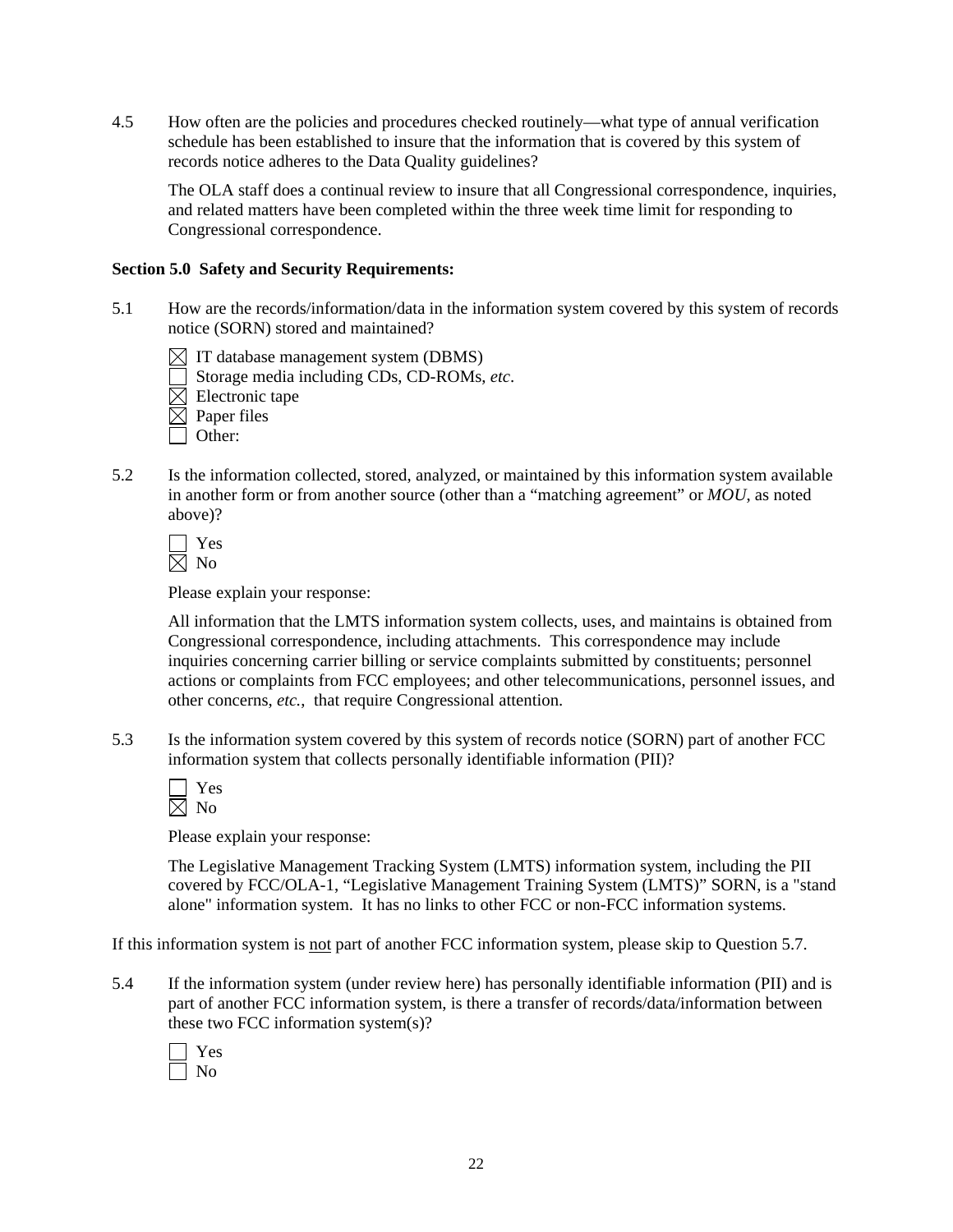5.5 If the information system's personally identifiable information (PII) is part of another FCC information system, does the information system have processes and/or applications that are part of those from the other FCC information systems?

 Yes  $\Box$  No

Please explain your response:

5.6 If either or both such situations, as noted in Questions 5.4 and 5.5 exist, what security controls are there to protect the PII information and to prevent unauthorized access?

 $\Box$  Not applicable.

Please explain your response:

5.7 Would the unavailability of this information system prevent the timely performance of FCC operations?

Please explain your response:

The LMTS information system is an essential component of the FCC's information systems. The FCC's Office of Legislative Affairs needs the LMTS information system to store and manage the receipt and Commission's responses to Congressional inquiries and related correspondence, which are submitted to the FCC by Senators and Representatives themselves and on behalf of their constituents.

5.8 Will the information system include an externally facing information system or portal such as an Internet accessible web application at www.fcc.gov or other URL that allows customers/users to access development, production, or internal FCC networks, and which may pose potential risks to the information's security?

Please explain your response:

Members of Congress may e-mail, fax, or use regular USPS mail service to contact OLA with their inquiries. OLA uses the LMTS information system to log-in these inquiries and to track the Commission's responses, as appropriate.

If the information is collected by some method or mechanism other than the externally facing information system portal at www.fcc.gov or other URL, please skip to Question 5.11.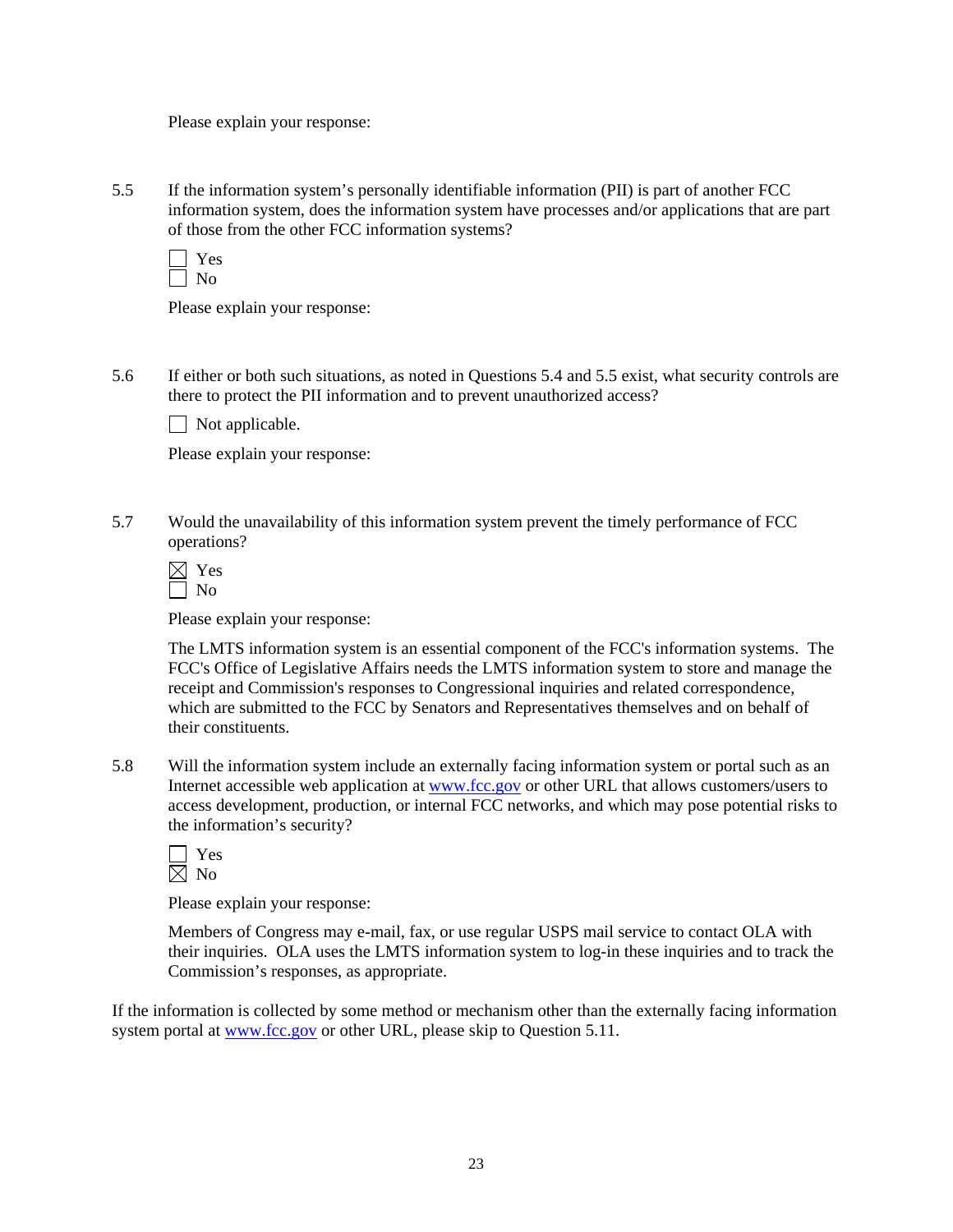5.9 If the information is collected via www.fcc.gov or other URL from the individuals, how does the information system notify users about the Privacy Notice:

| $\Box$ Link to the FCC's privacy policies for all users: |
|----------------------------------------------------------|
|----------------------------------------------------------|

Privacy notice displayed on the webpage:

Privacy notice printed at the end of the form or document:

Website uses another method to alert users to the Privacy Act Notice, as follows:

 $\Box$  If there is no link or notice, why not:

5.10 If a privacy notice is displayed, which of the following are included?

Proximity and timing—the privacy notice is provided at the time and point of data collection.

Purpose—describes the principal purpose(s) for which the information will be used.

- Authority—specifies the legal authority that allows the information to be collected.
- $\Box$  Conditions—specifies whether providing the information is voluntary, and the effects, if any, of not providing it.

Disclosures—specify the routine use(s) that may be made of the information.

 $\Box$  Not applicable, as information will not be collected in this way.

Please explain your response:

5.11 Will the information system include another customer-facing web site not on www.fcc.gov or other URL?

 Yes No

Please explain your response:

If the information is collected by some method or mechanism other than via the FCC Internet website at www.fcc.gov or the FCC Intranet for FCC employees and contractors working at the FCC, please skip to Question 5.14.

5.12 If the information system has a customer-facing web site via the FCC Intranet for FCC employees and contractors working at the FCC, does this web site(s) have a Privacy Act Notice and how is it displayed?

Yes

 $\Box$  Notice is displayed prominently on this FCC Intranet website:

Link is provided to a general FCC Privacy Notice for all users:

**Privacy Notice is printed at the end of the form or document:** 

Website uses another method to alert users to the Privacy Act Notice:

 $\Box$  No:

If there is no Privacy Act Notice, please explain why not:

5.13 If a privacy notice is displayed, which of the following information is included?

 Proximity and timing—the privacy notice is provided at the time and point of data collection. Purpose—describes the principal purpose(s) for which the information will be used.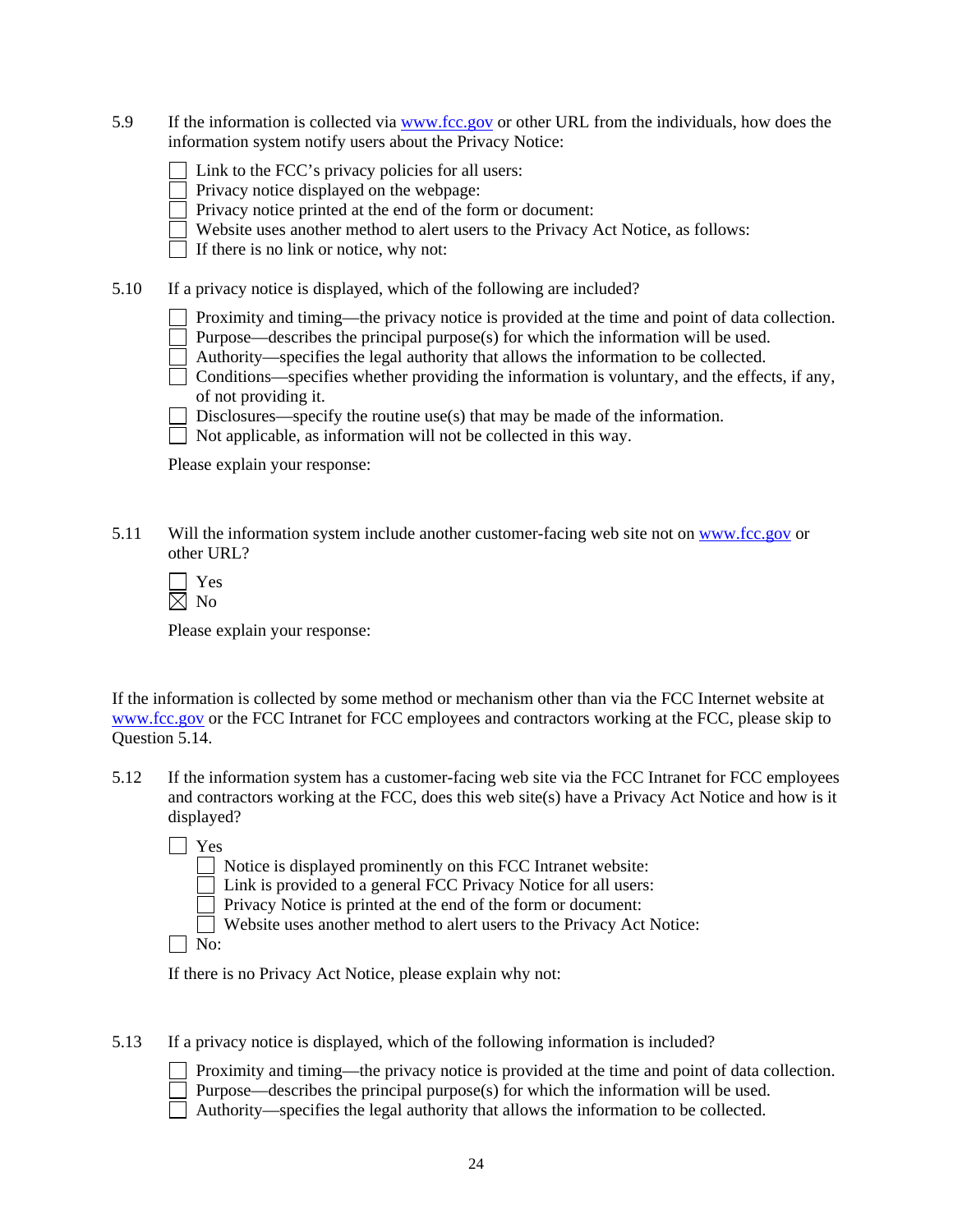Conditions—specifies if providing the information is voluntary, and the effects, if any, of not providing it.

Disclosures—specify the routine use(s) that may be made of the information.

 $\Box$  Not applicable, as information will not be collected in this way.

Please explain your response:

If information is collected by some method or mechanism other than by fax, e-mail, FCC form(s), or regular mail, please skip to Question 5.16.

- 5.14 If information is collected from the individual by fax, e-mail, FCC form(s), or regular mail, how is the privacy notice provided?
	- Privacy notice is on the document, *e.g.*, FCC form, *etc*.
	- $\Box$  Privacy notice displayed on the webpage where the document is located:
	- Statement on the document notifies the recipient that they may read the FCC Privacy Notice at www.fcc.gov.
	- Website or FCC document uses other method(s) to alert users to the Privacy Act Notice:
	- $\Box$  Privacy notice is provided via a recorded message or given verbally by the FCC staff handling telephone calls:
	- $\boxtimes$  No link or notice, please explain why not: Senators and Representatives may use their own "privacy release" forms for their constituents' correspondence so that any PII, *i.e.*, SSNs, TINs, *etc*., becomes the responsibility of the Senator or Congressional Representative. (OLA does not request PII.)

Not applicable, as personally identifiable information (PII) will not be collected.

- 5.15 If a privacy notice is displayed, which of the following information is included?
	- Proximity and timing—the privacy notice is provided at the time and point of data collection. Purpose—describes the principal purpose(s) for which the information will be used.
	- $\Box$  Authority—specifies the legal authority that allows the information to be collected.
	- $\Box$  Conditions—specifies if providing the information is voluntary, and the effects, if any, of not providing it.
	- Disclosures—specify the routine use(s) that may be made of the information.
	- $\boxtimes$  Not applicable, as information will not be collected in any other way.

Please explain your response:

Senators and Representatives mail their inquiries and correspondence to the FCC via regular USPS mail, which by-passes any FCC privacy notices at Commission portals.

If there is no access to the information system from outside the FCC via www.FCC.gov or other URL, please skip to Question 5.17.

 5.16 If consumers may access the information and/or the information system on-line via www.FCC.gov, does it identify ages or is it directed to people under 13 years old?

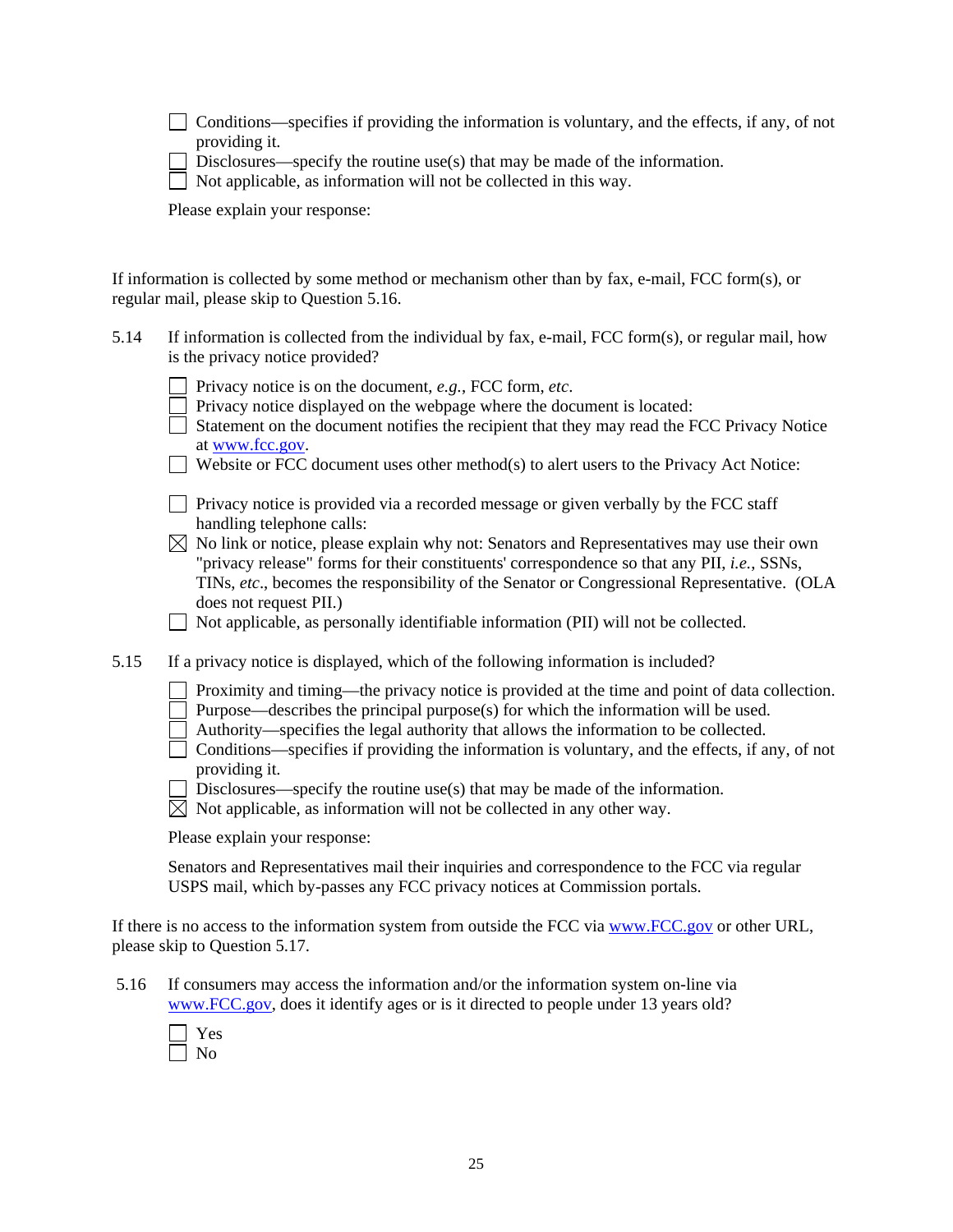5.17 Will the FCC use the newly obtained information or revised information in this information covered by the existing system of records notice (SORN) to make a determination about the individual?

Please explain your response:

The LMTS information system, including the PII covered by FCC/OLA-1, "Legislative Management Tracking System (LMTS)" SORN, is used solely to track Congressional correspondence and related submissions.

5.18 Do individuals have the right to decline to provide personally identifiable information (PII)?

Please explain your response:

Individuals who send requests to their Senators and Congressional Representatives in reference to telecommunications issues and other matters concerning the FCC's statutory and regulatory responsibilities that they wished resolved, *i.e.*, billing and service disputes with their telephone and cable companies, *etc.*, and/or FCC employees with personal matters involving FCC personnel actions and complaints, *etc*., determine as to how much PII they wish to include in their request, which is usually included as an attachment in the Congressional inquiry. Unless the PII is relevant to the Congressional inquiring, *etc*., the OLA staff will redact any sensitive PII, *i.e*., SSNs, birth dates, *etc*., from any Congressional correspondence that they receive prior to scanning the correspondence into the LMTS's database.

5.19 Do individuals have the right to consent to particular uses of their personal information that pertain to the uses for which the FCC created this system of records?

Please explain your response:

Individuals who send requests to their Senators and Congressional Representatives in reference to telecommunications issues that they wished resolved, *i.e.*, billing and service disputes with their telephone and cable companies, *etc.*, and complaints by FCC employees about personnel actions and complaints, *etc.*, determine how much PII they wish to include in their request to their Member of Congress. Unless the PII is relevant to the Congressional inquiry, *etc*., the OLA staff will redact all sensitive PII, *i.e.*, SSN, birth date, *etc*., from any Congressional correspondence that they receive.

If individuals do not have the right to consent to the use of their information, please skip to Question 5.22.

5.20 If individuals have the right to consent to the use of their personal information, how does the individual exercise this right?

Individuals who send requests to their Member of Congress in reference to telecommunications issues that they wished resolved, *i.e.*, billing and service disputes with their telephone and cable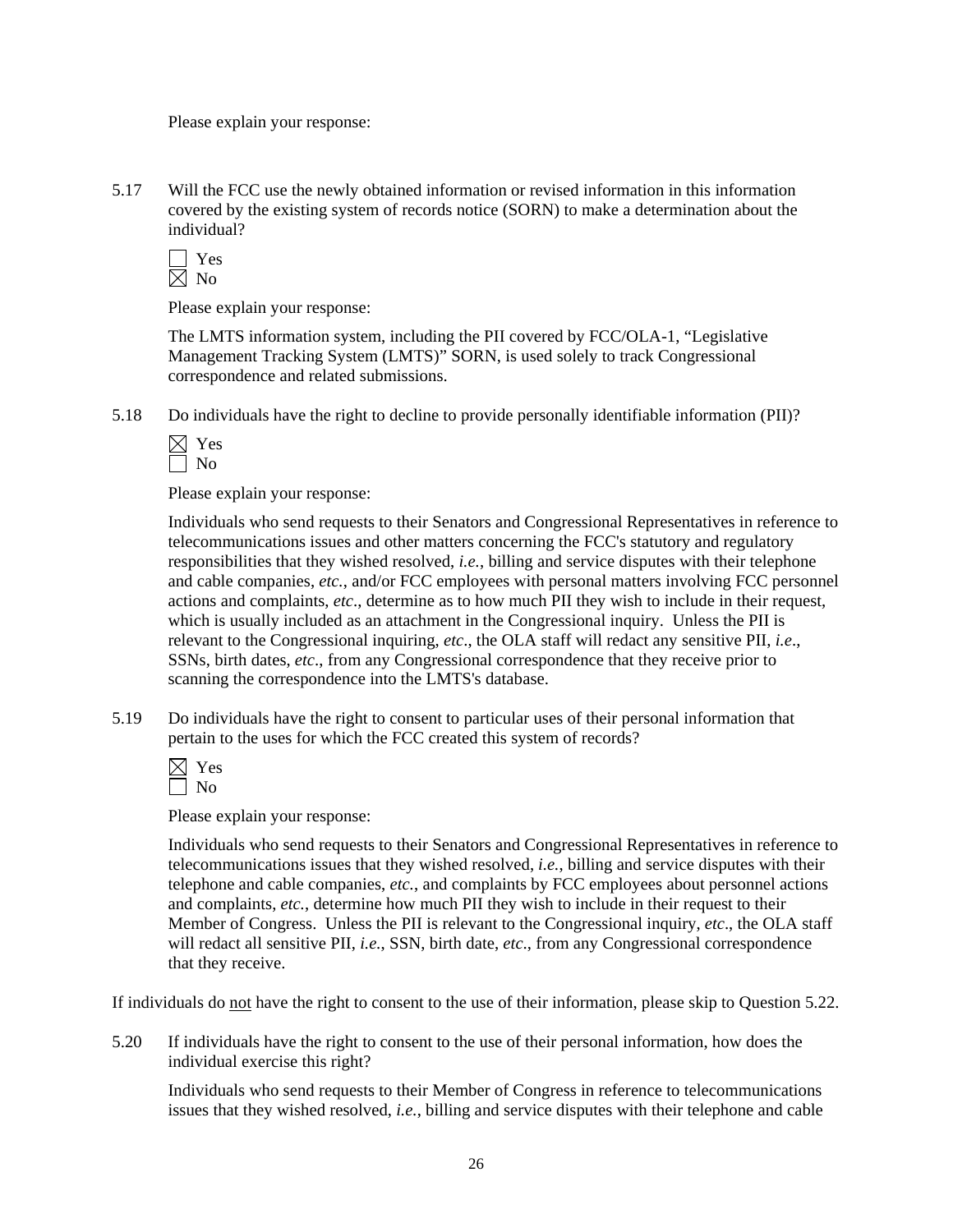companies, *etc*., and complaints by FCC employees about personnel actions and complaints, etc., make the decision as to how much PII they wish to include in their request. Unless the PII is relevant to the Congressional inquiry, *etc*., e OLA staff will redact all sensitive PII, *i.e*., SSN, birth date, *etc*., from any Congressional correspondence that they receive.

5.21 What processes are used to notify and to obtain consent from the individuals whose personal information is being collected?

Individuals who send requests to their Member of Congress in reference to telecommunications issues that they wished resolved, *i.e.*, disputes with their telephone and cable companies, *etc*., and complaints by FCC employees about personnel actions and complaints, etc., make the decision as to how much PII they wish to include in their request. Unless the PII is relevant to the Congressional inquiring, *etc*., the OLA staff will redact all PII, *i.e*., SSN, birth date, *etc.*, from any Congressional correspondence that they receive.

5.22 Is the information, *i.e*., records, data, documents, *etc*., that the information system collects, uses, maintains, *etc*., being used to produce reports on the individuals whose PII is part of this information covered by the system of records notice (SORN)?

Please explain your response:

 The OLA does not produce any reports on the correspondence contained in the LMTS information system.

Furthermore, this information system does not retain any PII that it receives as part of Congressional correspondence. The PII is only included as incidental information enclosed with Congressional correspondence. Unless the PII contained in the correspondence is relevant to the correspondence and/or inquiry, *i.e.*, account and/or billing data, addresses, *etc.*, it is redacted to protect the privacy of the individual who submitted the request to their Senator or Representative.

- 5.23 What safeguards and security measures, including physical and technical access controls, are in place to secure the information and to minimize unauthorized access, use, or dissemination of the information that is stored and maintained in the information system? (Check all that apply)
	- $\boxtimes$  Account name  $\overline{\boxtimes}$  Passwords  $\boxtimes$  Accounts are locked after a set period of inactivity  $\boxtimes$  Passwords have security features to prevent unauthorized disclosure, *e.g.*, "hacking"  $\boxtimes$  Accounts are locked after a set number of incorrect attempts One time password token Other security features:  $\boxtimes$  Firewall Virtual private network (VPN)
	- $\overline{\boxtimes}$  Data encryption:
	- $\boxtimes$  Intrusion detection application (IDS)
	- Common access cards (CAC)
	- Smart cards
	- **Biometrics**
	- Public key infrastructure  $(PKI)$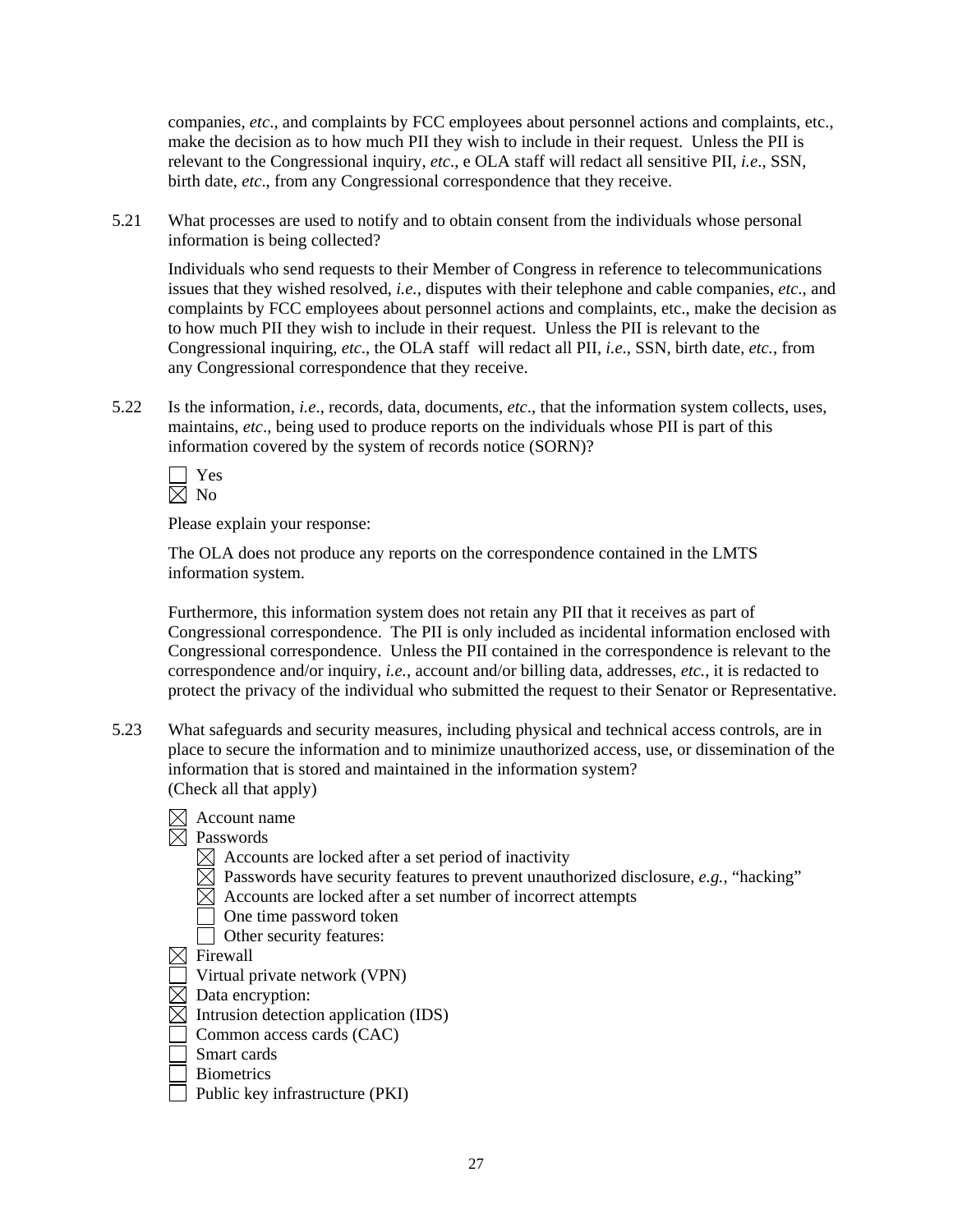- $\boxtimes$  Locked file cabinets or fireproof safes
- $\boxtimes$  Locked rooms, with restricted access when not in use
- Locked rooms, without restricted access
- Documents physically marked as "sensitive"

 $\overline{\boxtimes}$  Guards

- $\boxtimes$  Identification badges
- $\boxtimes$  Key cards
- Cipher locks
- Closed circuit TV (CCTV)
- Other:
- 5.24 Please explain what staff security training and other measures are in place to assure that the security and privacy safeguards are maintained adequately?

 All FCC employees and contractors who work with the information that is collected, used, stored and maintained in the LMTS information system are required to complete privacy training. In addition the OLA staff provides various notices and admonitions to the employees and contractors who have access that the PII that the information is not to be shared or disclosed with out authorization.

- 5.25 How often are security controls reviewed?
	- Six months or less:
	- One year:
	- Two years
	- Three years
	- Four years
	- $\bar{\mathsf{T}}$  Five years
	- $\boxtimes$  Other: The OLA staff requires the security controls to be reviewed continually for the LMTS information system.
- 5.26 How often are personnel (information system administrators, users, information system/information system developers, contractors, *etc*.) who use the information system trained and made aware of their responsibilities for protecting the information?
	- $\Box$  There is no training
	- $\boxtimes$  One year: The OLA staff requires that the personnel who use the LMTS information system receive training once a year on their responsibilities for protecting the PII contained in the LMTS information system. This is in addition to the FCC's agency-wide privacy training course which FCC employees and contractors were required to complete in September 2006.
		- Two years
		- Three years
		- Four years
		- Five years
		- Other:

If privacy training is provided, please skip to Question 5.28.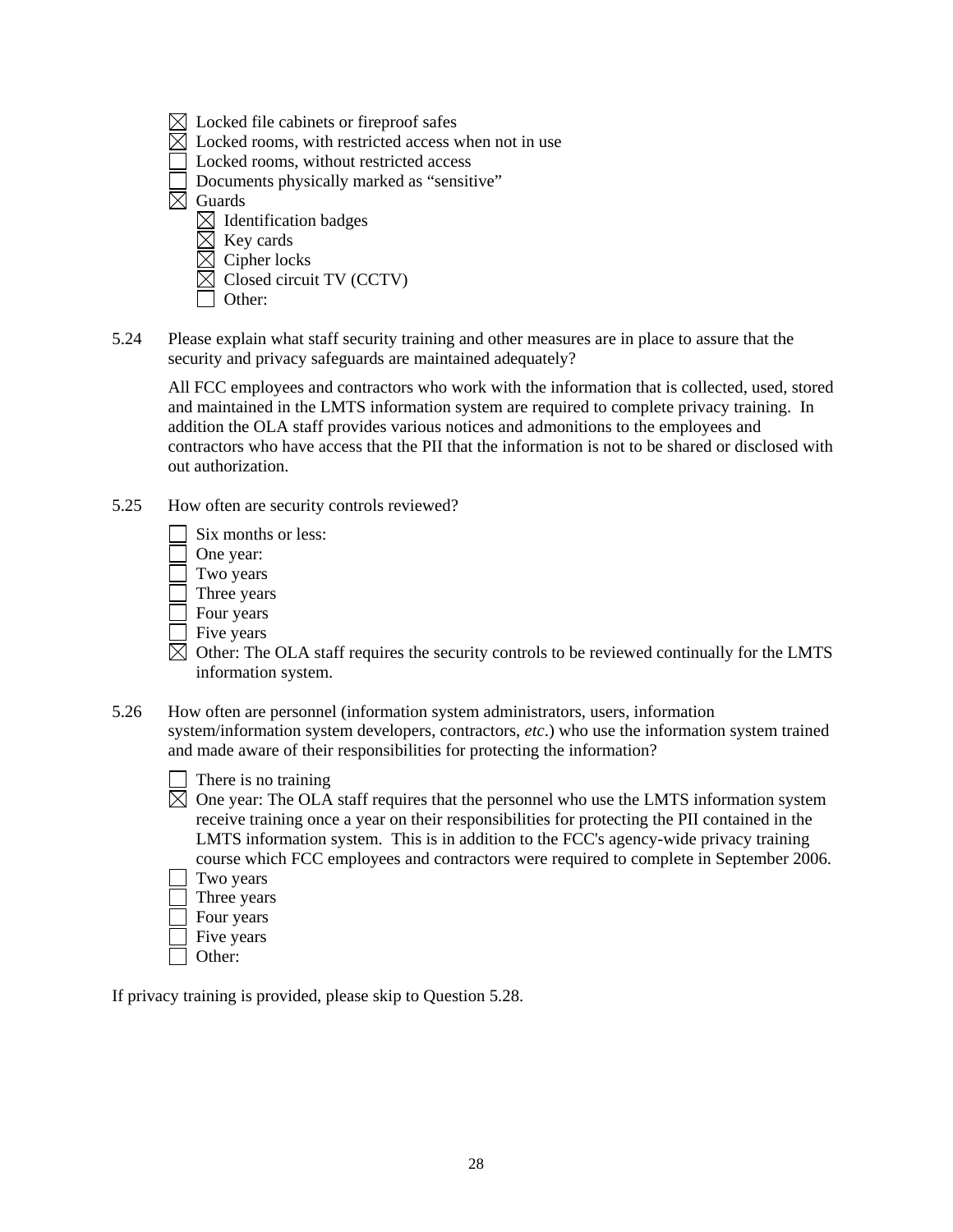- 5.27 What are the safeguards to insure that there are few opportunities for disclosure, unavailability, modification, and/or damage to the information system covered by this system of records notice (SORN), and/or prevention of timely performance of FCC operations if operational training is not provided?
- 5.28 How often must staff be "re-certified" that they understand the risks when working with personally identifiable information (PII)?
	- Less than one year:
	- One year:
	- Two years
	- Three or more years
	- $\boxtimes$  Other re-certification procedures: The OLA staff as FCC's lead Congressional liaison issues continual reminders to its staff who use the LMTS information system, including FCC employees and contractors working at the FCC, that this information is "sensitive," that OLA is required to take measures to maintain its confidentiality, and that they are accountable for this information..
- 5.29 Do the Commission's training and security requirements for this information system that is covered by this system of records notice (SORN) conform to the requirements of the Federal Information Security Management Act (FISMA)?

The LMTS information system is a non-major information system, and as such, it isexempt from the FISMA training and security requirements.

If the Privacy Threshold Analysis was completed recently as part of the information system's evaluation, please skip to Question 5.34.

5.30 What is the potential impact on individuals on whom the information is maintained in the information system(s) if unauthorized disclosure or misuse of information occurs? (check one)

 Results in little or no harm, embarrassment, inconvenience, or unfairness to the individual. Results in moderate harm, embarrassment, inconvenience, or unfairness to the individual. Results in significant harm, embarrassment, inconvenient, or unfairness to the individual.

Please explain your response:

5.31 Is the impact level for the information system(s) covered by this system of records notice (SORN) consistent with the guidelines as determined by the FIPS 199 assessment?

Please explain your response: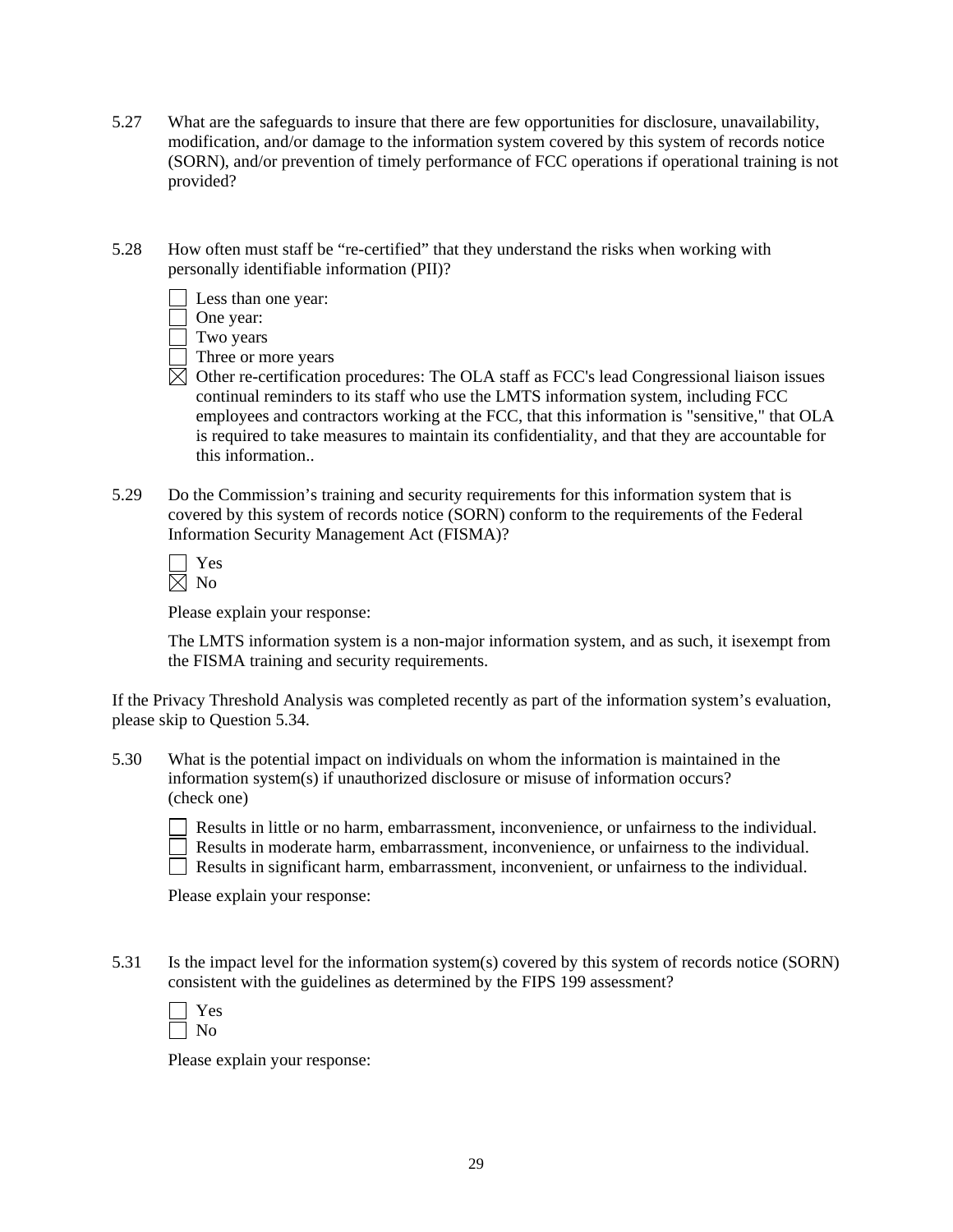5.32 Has a "Certification and Accreditation" (C&A) been completed for the information system(s) covered this system of records notice (SORN)?

| - |
|---|
|   |

If yes, please explain your response and give the C&A completion date:

5.33 Has the Chief Information Officer (CIO) and/or the Chief Security Officer (CSO) designated this information system as requiring one or more of the following:

Independent risk assessment:

Independent security test and evaluation:

Other risk assessment and/or security testing procedures, *etc.*:

 $\overline{\Box}$  Not applicable:

5.34 Is the system using technology in ways that the Commission has not done so previously, *i.e*., Smart Cards, Caller-ID, *etc*?

Please explain your response:

The LMTS information system is used solely to track Congressional correspondence and the Commission's response as required. The changes to the LMTS information system will not result in the use of technology in ways that the FCC has not done previously.

5.35 How does the use of the technology affect the privacy of the general public and FCC employees and contractors?

The LMTS information system is used solely to track Congressional correspondence and the Commission's response as required. OLA routinely redacts any sensitive PII, *i.e.*, SSN, birth date, *etc.*, that is included in the attachments to this correspondence that is not deemed to be relevant to the Congressional correspondence or inquiry. Thus, the LMTS information system's technology has very little impact or effects on the privacy of those individuals included in any Congressional inquiries or the FCC employees and contractors who operate LMTS information system.

5.36 Will the information system that is covered by this system of records notice (SORN) include a capability to identify, locate, and/or monitor individuals?

Please explain your response:

 The LMTS information system is used solely to track Congressional correspondence and the Commission's response as required, it has no ability to identify, locate, and/or monitor individuals.

If the information system does not include any monitoring capabilities, please skip to **Section 6.0 Information Collection Requirements under the Paperwork Reduction Act (PRA):**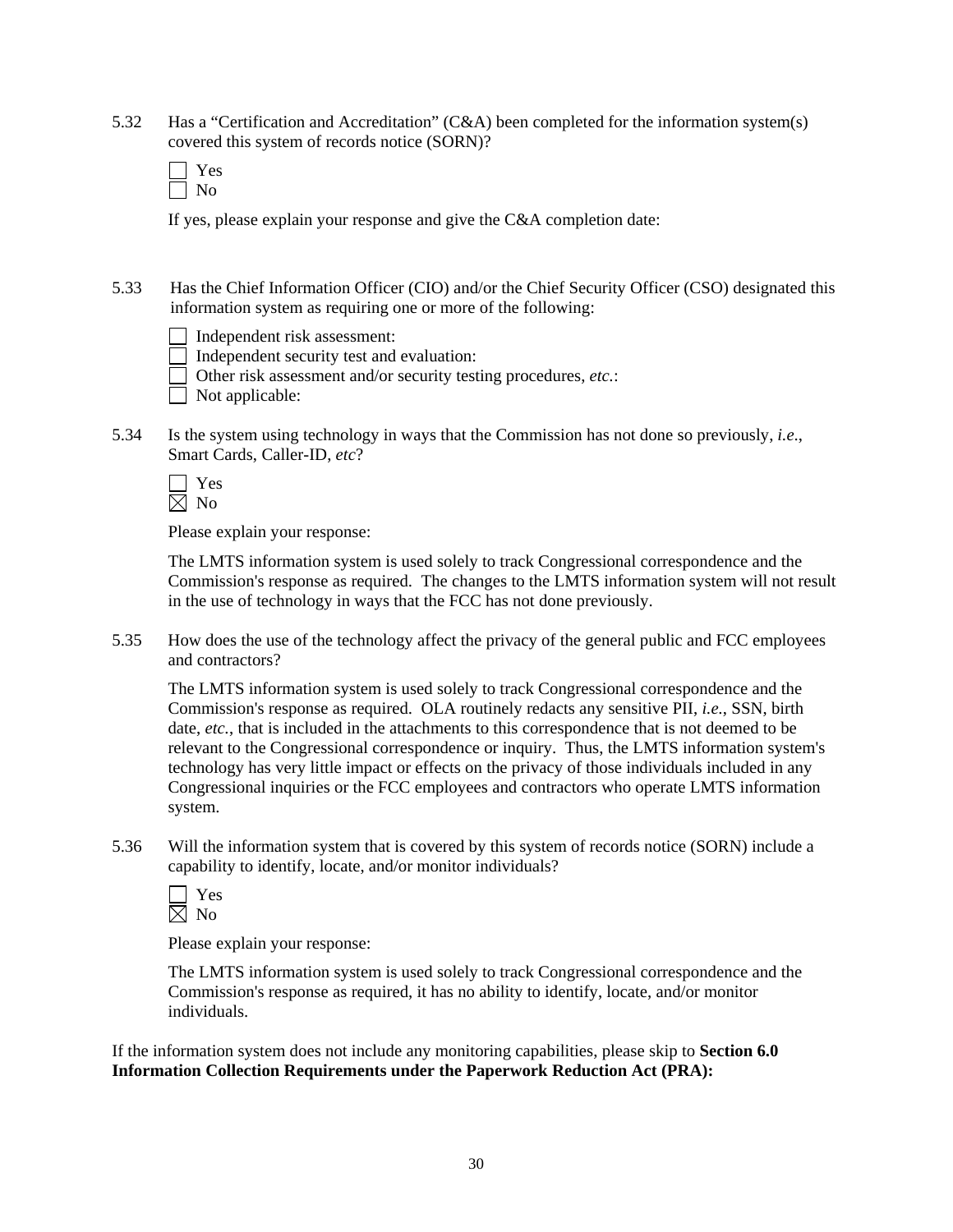- 5.37 If the information system includes these technical capabilities identified in Questions 5.34 through 5.36 above, what kinds of information will be collected as a function of the monitoring of individuals?
- 5.38 Does the information system covered by this system of records notice (SORN) contain any controls, policies, and procedures to prevent unauthorized monitoring?
	- Yes  $\Box$  No

#### **Section 6.0 Information Collection Requirements under the Paperwork Reduction Act (PRA):**

6.1 Does this system of records notice (SORN) require non-FCC employees and contractors to perform any paperwork or recordkeeping activities?

 $\Box$  Yes, individuals, who are not FCC employees or contractions, are required to complete paperwork or recordkeeping functions or activities, *i.e.*, fill out forms and/or licensees, participate in surveys, and or maintain records *etc*.

Please explain your response:

 $\boxtimes$  No, individuals, who are <u>not</u> FCC employees or contractors, are not required to perform any paperwork or recordkeeping functions or activities

Please explain your response:

 The LMTS information system is used solely to to track Congressional correspondence and the Commission's response as required.

 $\Box$  No, this system of records notice includes only FCC employees and/or contractors, which exempts it from the PRA. Please skip to **Section 7.0 Correction and Redress:** 

- 6.2 If the website requests information, such as the information necessary to complete an FCC form, license, authorization, *etc*., has the information collection covered by this system of records notice (SORN) been identified for possible inclusion under the FCC's Paperwork Reduction Act (PRA) requirements?
	- Yes  $\Box$  No

Please explain your response:

If there are no PRA information collections associated with the information system or its applications, please skip to **Section 7.0 Correction and Redress:**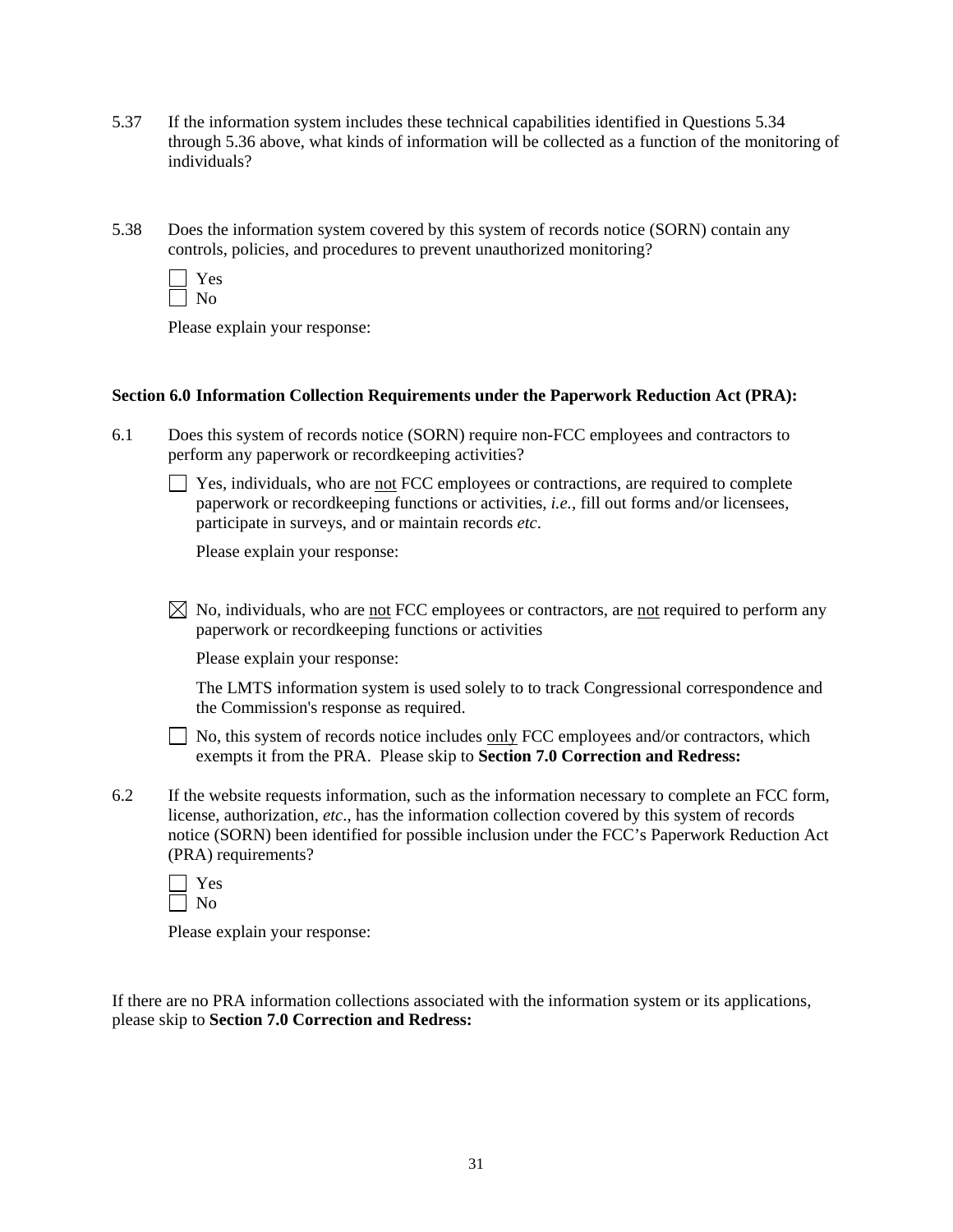- 6.3 If there are one or more PRA information collections that are covered by this system of records notice (SORN) that are associated with the information system's databases and paper files, please list the OMB Control Number, Title of the collection, and Form number(s) as applicable for the information collection(s):
- 6.4 If there are any FCC forms associated with the information system(s) covered by this system of records notice (SORN), do the forms carry the Privacy Act notice?

| Yes: |  |
|------|--|
| Nο   |  |

 $\Box$  Not applicable—the information collection does not include any forms.

6.5 Have the system managers contacted the Performance Evaluation and Records Management (PERM) staff to coordinate PRA requirements and submission of the information collection to the Office of Management and Budget?

 Yes  $\Box$  No

Please explain your response:

#### **Section 7.0 Correction and Redress:**

7.1 Are the procedures for individuals wishing to inquire whether this system of records notice (SORN) contains information about them consistent with the FCC Privacy Manual procedures and FCC rules under 47 CFR §§ 0.554 – 0.555 for the Privacy Act and Freedom of Information Act (FOIA) requirements?



Please explain your response, and if this is an existing system of records notice (SORN), please specify what, if anything, is changing in this procedure:

Individuals wishing to inquire whether the LMTS information system, which is covered by the FCC/OLA-1, "Legislative Management Tracking System (LMTS)" SORN, contains information about them may address their inquiries to the system manager in the Office of Legislative Affairs (OLA). This is consistent with FCC rules under 47 CFR  $\S$ § 0.554 – 0.555 for the Privacy Act, as noted in this SORN.

7.2 Are the procedures for individuals to gain access to their own records/information/data in this information system that is covered by this system of records notice (SORN) consistent with the FCC Privacy Manual procedures and FCC rules under 47 CFR §§ 0.554 – 0.555 for the Privacy Act and Freedom of Information Act (FOIA) requirements?

| r |
|---|
| ١ |

Please explain your response, and if this is an existing system of records notice (SORN), please specify what, if anything, is changing in this procedure:

Individuals who seek access to the information about them that is contained in the LMTS information, which is covered by FCC/OLA-1, "Legislative Management Tracking System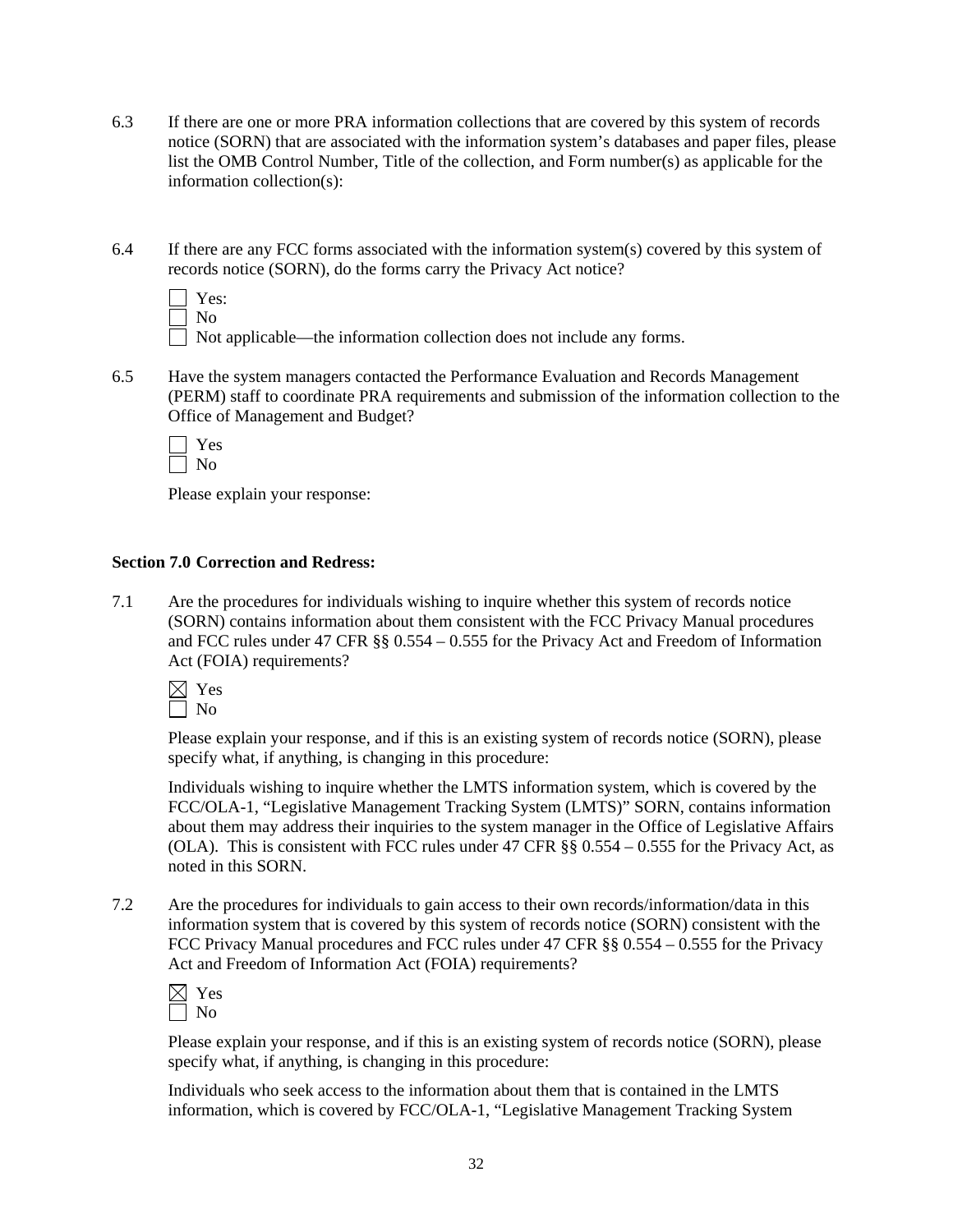(LMTS)" SORN may contact the system manager in the Office of Legislative Affairs (OLA). This is consistent with FCC policies and rules under 47 CFR  $\S$ § 0.554 – 0.555, as noted in the SORN.

7.3 Are the procedures for individuals seeking to correct or to amend records/information/data about them in the information system that is covered by this system of records notice (SORN) consistent with the FCC Privacy Manual procedures and FCC rules under 47 CFR §§ 0.556 – 0.558?

Please explain your response, and if this is an existing system of records notice (SORN), please specify what, if anything, is changing in this procedure:

Individuals seeking to correct or to amend information about them in the LMTS information system, which is covered by FCC/OLA-1, "Legislative Management Tracking System (LMTS)" SORN, may contact the the system manager in the Office of Legislative Affairs (OLA). This is consistent with FCC policies and rules under 47 CFR §§ 0.556 – 0.558, as noted in the SORN.

7.4 Does the FCC provide any redress to amend or correct information about an individual covered by this system of records notice (SORN), and if so, what alternatives are available to the individual, and are these consistent with the FCC Privacy Manual procedures and FCC rules under 47 CFR §§ 0.556 – 0.558?

Please explain your response:

Individuals seeking any redress to amend or correct information about them in the LMTS information system, which is covered by FCC/OLA-1, "Legislative Management Tracking System (LMTS)" SORN, may contact the system manager in the Office of Legislative Affairs (OLA) who will explain the alternatives that are available to the individual. This is consistent with FCC policies and rules under 47 CFR §§ 0.556 – 0.558, as noted in the SORN.

If this is a new system of records notice (SORN), please skip to Question 7.6.

7.5 Have the sources for the categories of records in the information system(s) covered by this system of records notice (SORN) changed?

| ĸ<br>٣ |
|--------|
|        |

Please explain your response, and if this is an existing system of records notice (SORN), please specify what, if anything, is changing in this procedure:

7.6 Does this system of records notice (SORN) claim any exemptions to the notification, access, and correction, and/or amendment procedures as they apply to individuals seeking information about them in this SORN, and if so, are these exemptions consistent with the FCC Privacy Manual procedures and FCC rules under 47 CFR §§ 0.561?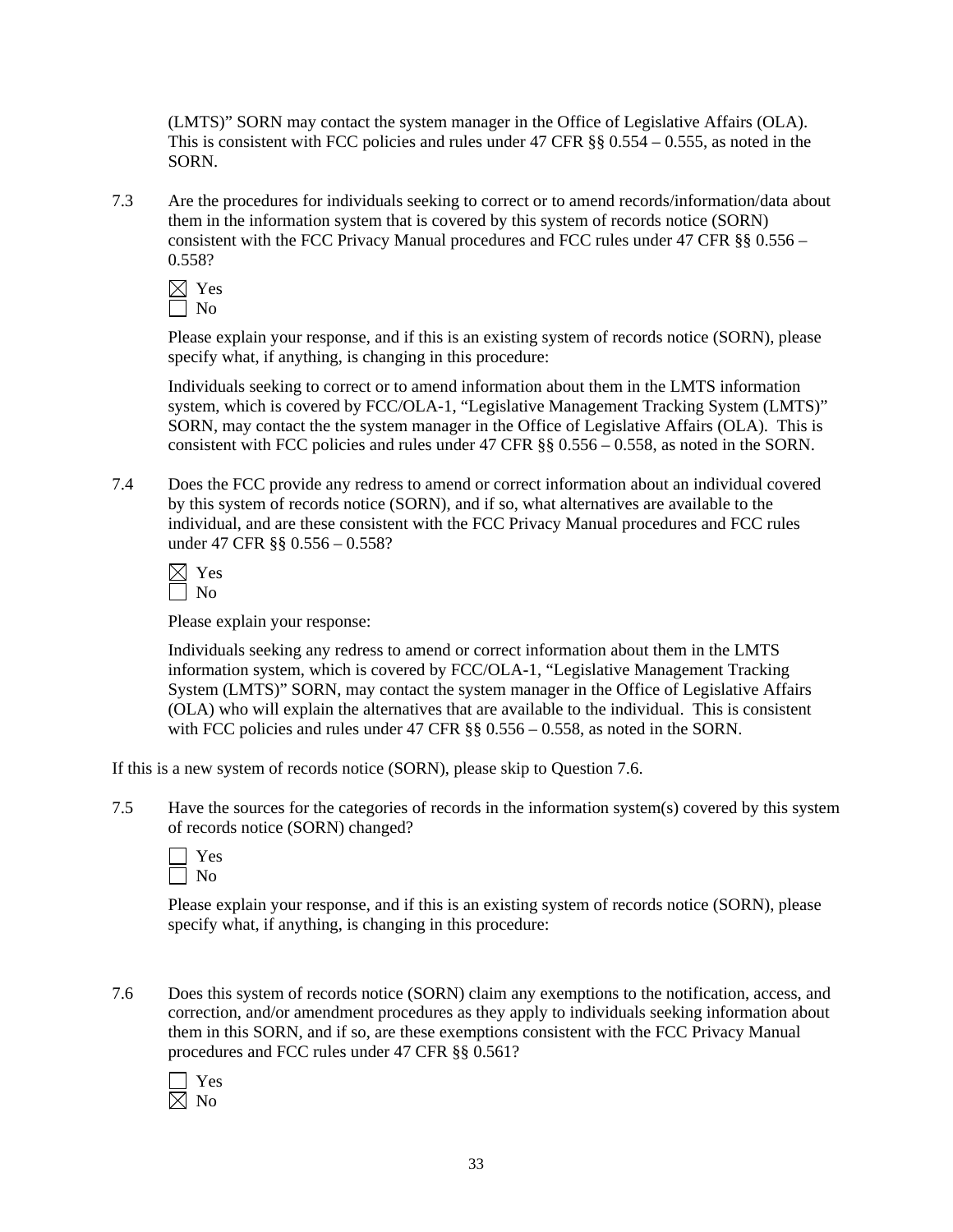Please explain your response, and if this is an existing system of records notice (SORN), please specify what, if anything, is changing in this procedure:

FCC/OLA-1, "Legislative Management Tracking System (LMTS)" SORN, which covers the PII that may be included in attachments to Congressional correspondence that Sentors and Representatives include in their correspondence to the Commission. The FCC/OLA-1, "Legislative Management Tracking System (LMTS)" SORN does not claim any exemptions to the notification, access, and correction, and/or amendment procedures as they apply to individuals seeking information about them in this SORN, which is consistent with FCC rules under 47 CFR §§ 0.561.

7.7 What processes are in place to monitor and to respond to privacy and/or security incidents? Please specify what is changing if this is an existing system of records notice (SORN) that is being updated or revised?

 The OLA staff routinely redacts any sensitive PII, *i.e.*, SSN, birth date, *etc.*, that is included in any attachments to the Congressional correspondence it receives that is not deemed to be relevant to the correspondence or inquiry. By redacting this PII, the OLA staff believes that it has taken adequate precautions to protect the PII of individuals whose information may be included in this correspondence.

In addition, the OLA staff remains vigilant about this PII, and the FCC computer network databases that hold this information and the file cabinets that contain the paper document files have the proper security measures to protect the information.

Furthermore, the OLA supervisory staff issues periodic reminders to those who work with this PII or who are granted access that the information in the LMTS information systems's electronic records and paper files is "non public for internal use only" and that they are to keep the information confidential and to refrain from making any unauthorized disclosure of information.

- 7.8 How often is the information system audited to ensure compliance with FCC and OMB regulations and to determine new needs?
	- $\Box$  Six months or less One year Two years Three years Four years Five years
	- $\boxtimes$  Other audit scheduling procedure(s): While no formal audit is required, as noted in Question 4.5, the OLA staff does a continual review to insure that all Congressional correspondence, inquiries, and related matters have been completed within the three week time limit for responding to Congressional correspondence.

#### **Section 8.0 Consumer Satisfaction:**

8.1 Is there a customer satisfaction survey included as part of the public access to the information covered by this system of records notice (SORN)?

| Yes                        |
|----------------------------|
| No                         |
| $\boxtimes$ Not applicable |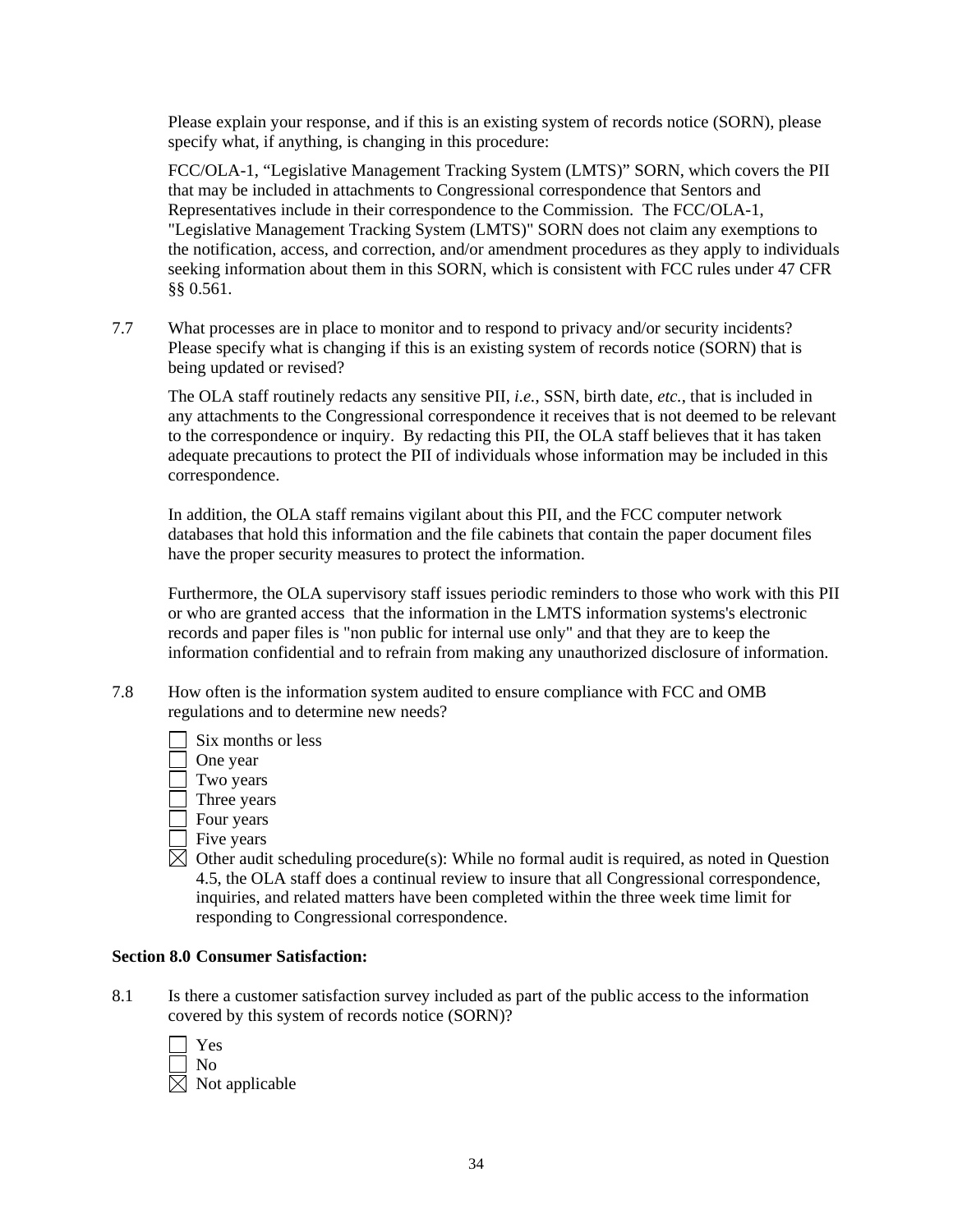There is no public access to the LMTS information system.

If there are no Consumer Satisfaction requirements, please skip to **Section 9.0 Risk Assessment and Mitigation:** 

8.2 Have any potential Paperwork Reduction Act (PRA) issues been addressed prior to implementation of the customer satisfaction survey?

 Yes  $\Box$  No

Please explain your response:

If there are no PRA issues, please skip to **Section 9.0 Risk Assessment and Mitigation:** 

8.3 If there are PRA issues, were these issues addressed in the PRA component of this PIA template?

Please explain your response:

#### **Section 9.0 Risk Assessment and Mitigation:**

9.1 What are the potential privacy risks for the information covered by this system of records notice (SORN), and what practices and procedures have you adopted to minimize them?

| <b>Risks:</b>                                                                                                                                       | <b>Mitigating factors:</b>                                                                                                                                                                                                                                                                |
|-----------------------------------------------------------------------------------------------------------------------------------------------------|-------------------------------------------------------------------------------------------------------------------------------------------------------------------------------------------------------------------------------------------------------------------------------------------|
| a. Some of the LMTS information system's<br>PII includes paper documents and records<br>that are stored in file cabinets.                           | a. PII that is contained in the paper documents,<br>records, and files are stored in file cabinets<br>in the OLA office suite. Also, the PII in the<br>Congressional correspondence is redacted<br>from these documents unless it is deemed<br>relevant to the correspondence or inquiry. |
| b. Some of the LMTS information system's<br>PII includes electronic records and data that<br>are stored in the FCC's computer network<br>databases. | b. PII that is contained in electronic records and<br>data is protected in the FCC's computer<br>network databases, which require users to<br>provide login's and access rights to these<br>records.                                                                                      |

9.2 What is the projected production/implementation date for the database(s):

| Initial implementation:   | 1999         |
|---------------------------|--------------|
| Secondary implementation: | 2006         |
| Tertiary implementation:  | January 2009 |